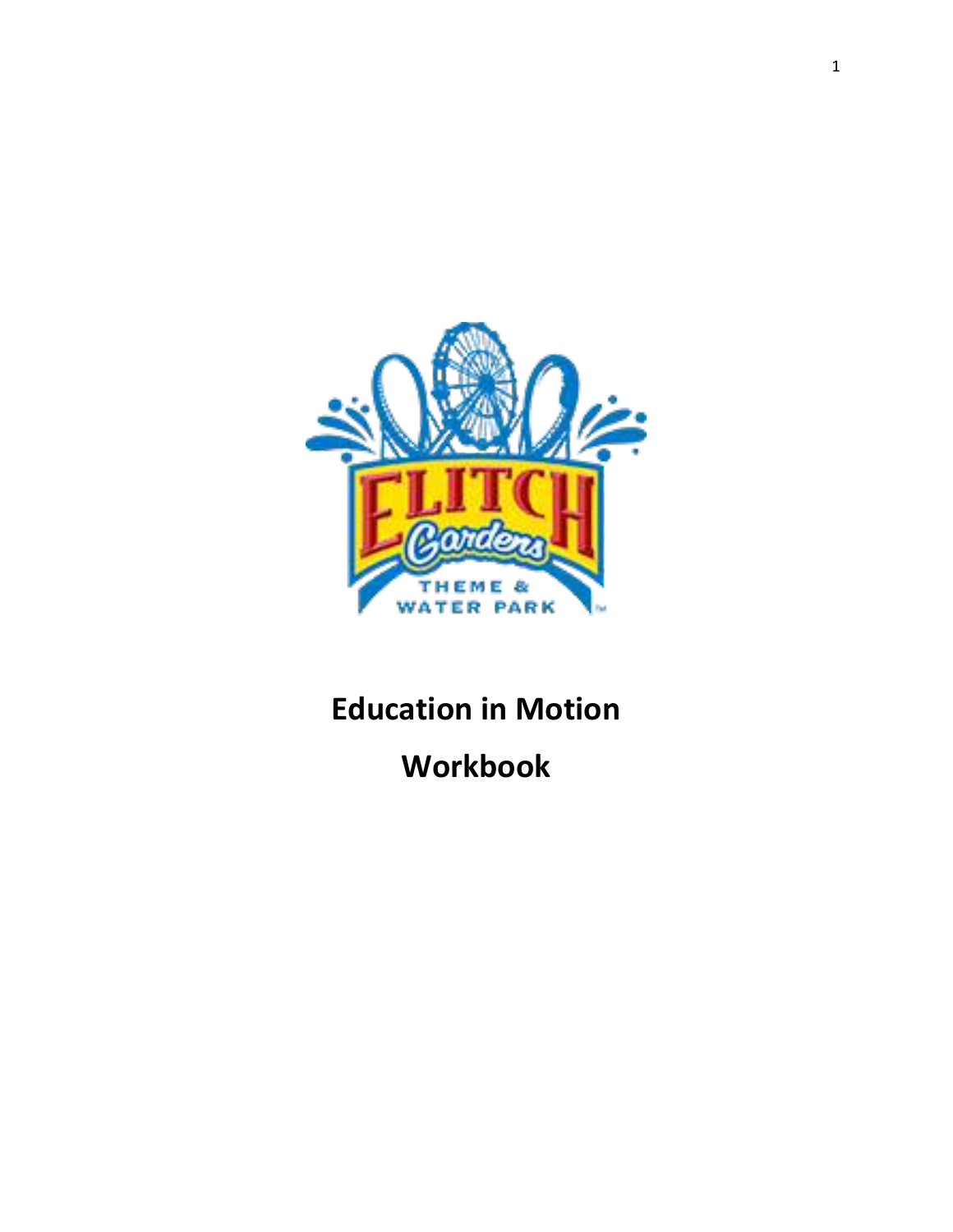## **Contents**

- 4. When Was a Time That You Had The Most Fun?
- 5. Describe Your Favorite Ride
- 6. How To Play
- 7. No More Elitch Gardens
- 8. Acrostic Poem
- 9. Venn Diagram
- 10. Roller Coaster Angles
- 11. Who Rode What?
- 12. Give It a Try
- 13. E.G. Mathematics
- 14. Mix It Up!
- 15. A Tough Decision
- 16. What a Great Lineup
- 21. Twister II
- 22. Design the Ideal Ride
- 23. Pirate Ship Pendulum
- 24. Circles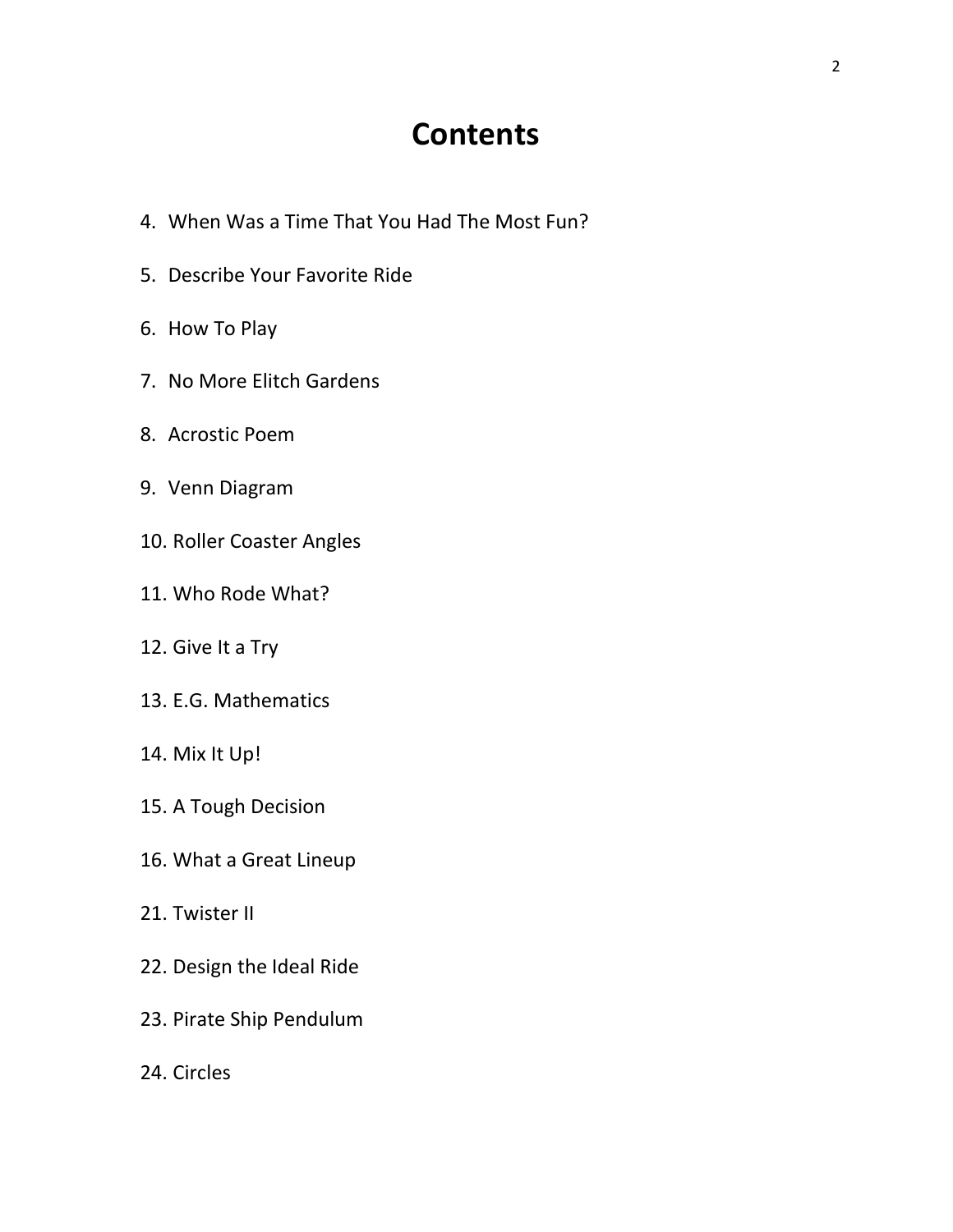## 25. Is It Luck or Skill?

- 26. One Picture is Worth 300 Words
- 27. History That You Can Ride
- 28. Your Elitch Gardens Journal
- 30. How Does It Work?
- 31. What Makes Elitch Gardens Special
- 32. Heart Rhythms
- 33. Notes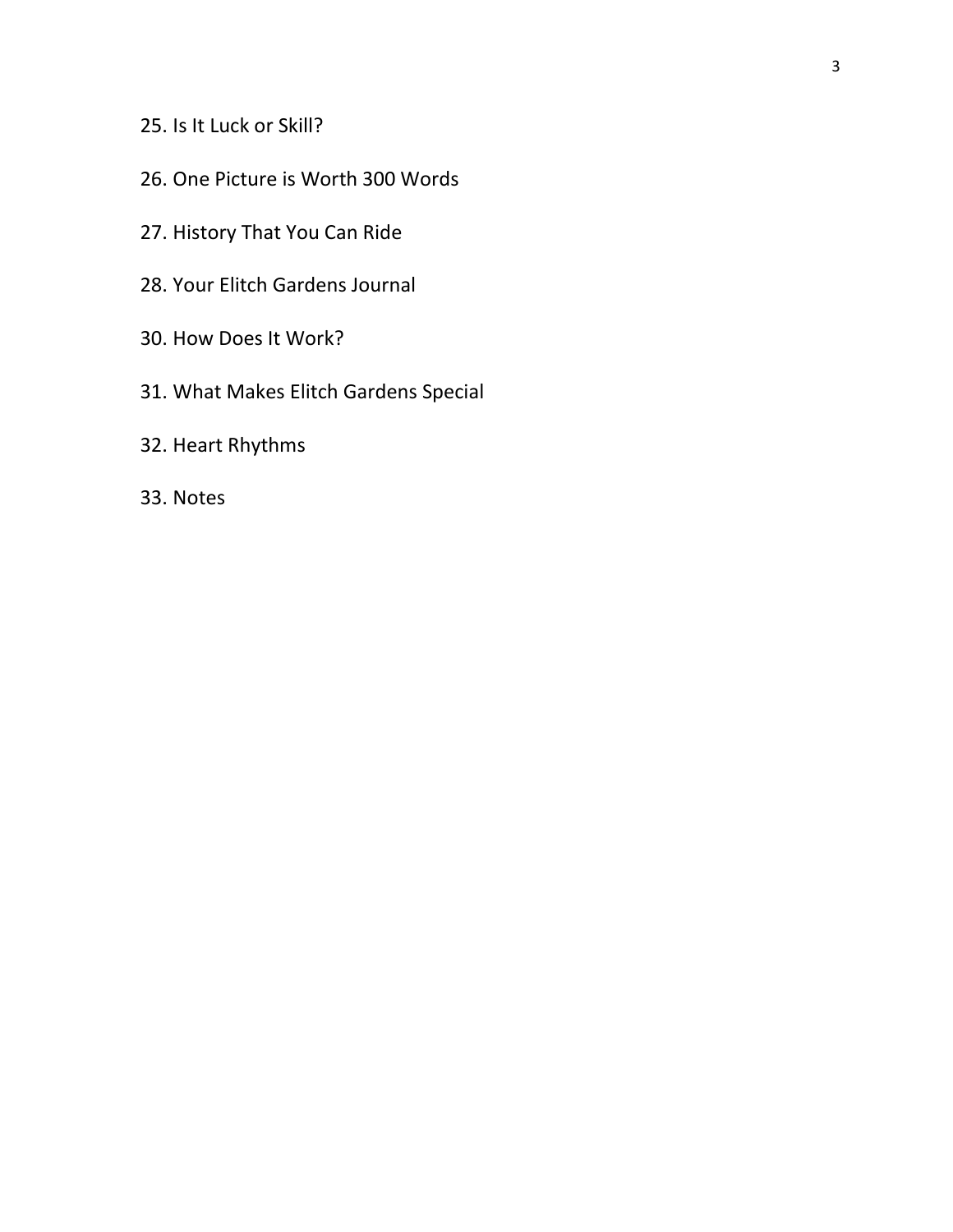## **When Was a Time That You Had the Most Fun?**

#### **Writing Genre:**

Personal Narrative

#### **Materials You Will Need:**

Pencil

Paper

#### **Activities:**

Reflect on your day at Elitch Gardens. What excited you the most? What was your favorite part of the day? How did the rides make you feel? Was there anything you learned throughout the day? Now, your job will be to put that day onto paper. Create a story for the people who weren't there with you. Answer these questions as best you can, and feel free add any part of the day that you wish.

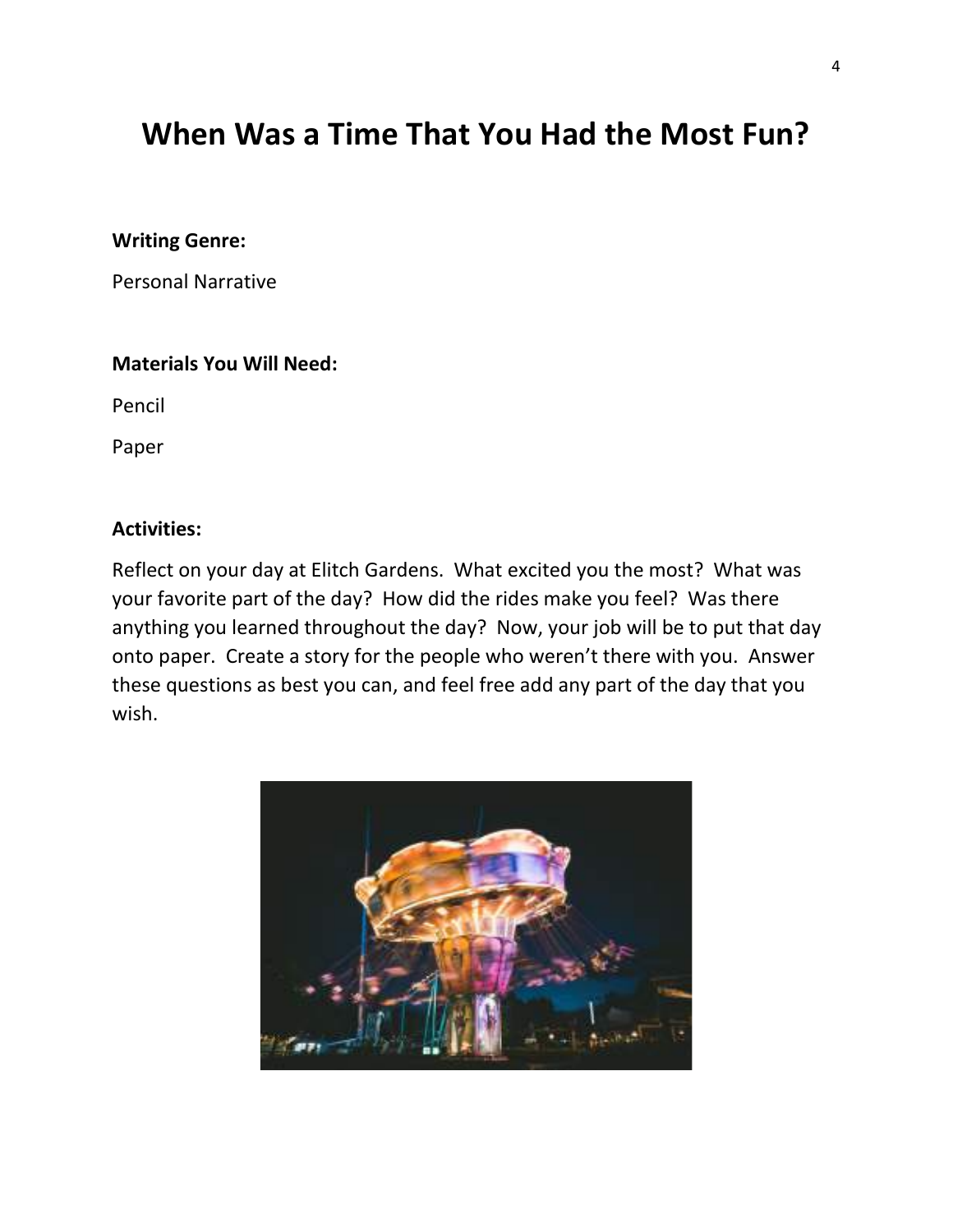## **Describe Your Favorite Ride**

#### **Writing Genre:**

Descriptive Narrative

#### **Materials You Will Need:**

Pencil

Paper

## **Activities:**

First, think about your favorite ride at Elitch Gardens. Then, write a short story or essay describing your personal favorite ride.

Why is this your favorite ride? What feeling does it give you? What were the other people's reactions on this ride? What color is the ride? Did this ride go fast or slow? Also describe how the ride made you feel while waiting in line. Were you excited or a little nervous?

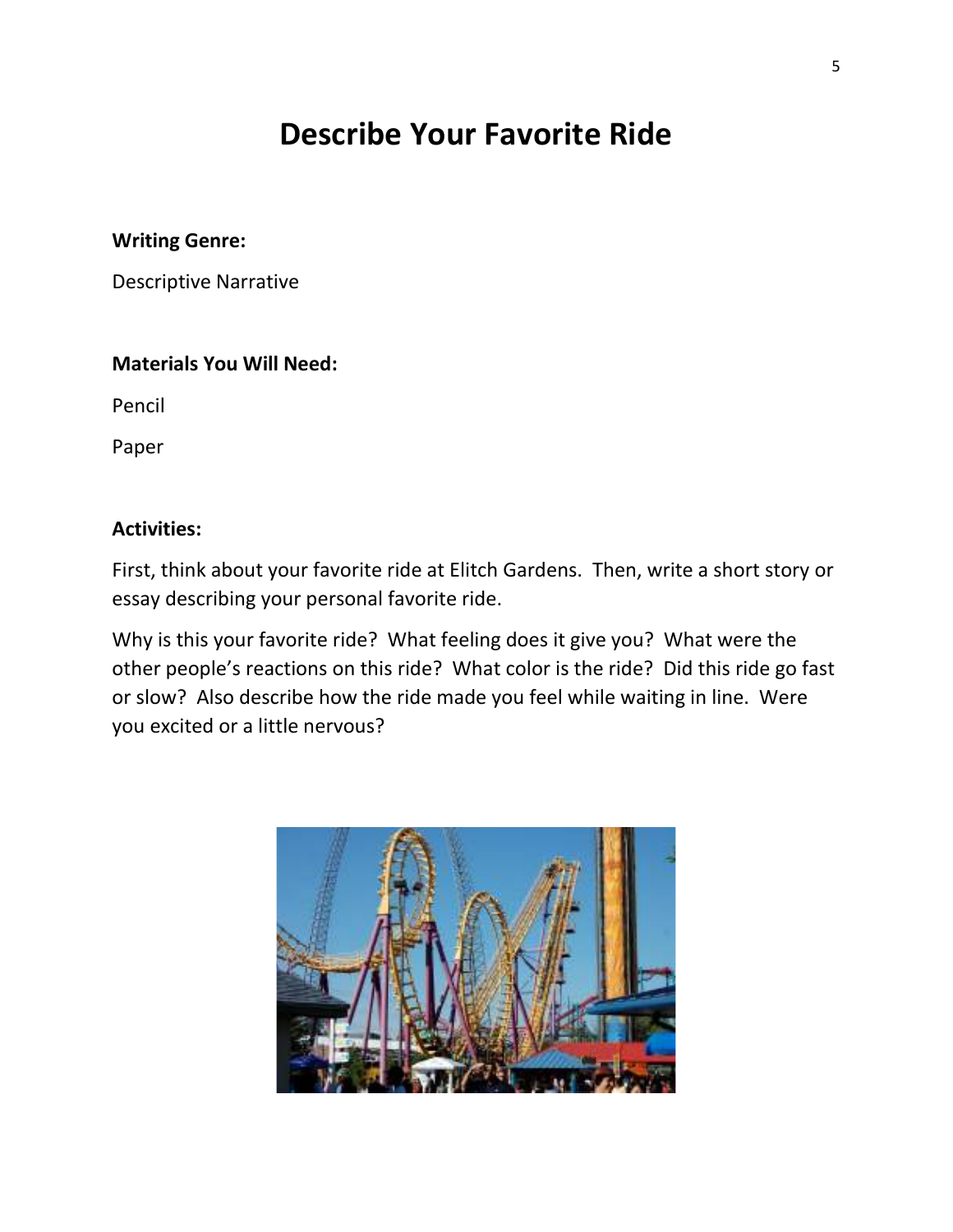## **How to Play**

## **Writing Genre:**

Expository- Informational

#### **Materials You Will Need:**

Pencil

Paper

### **Activities:**

In this activity, you will be describing your favorite game at Elitch Gardens. Your job is to give a detailed description of your favorite game and how to play it. Explain what materials you will need while playing the game. Also, give some tips and tricks that you learned to make others more successful at the game.

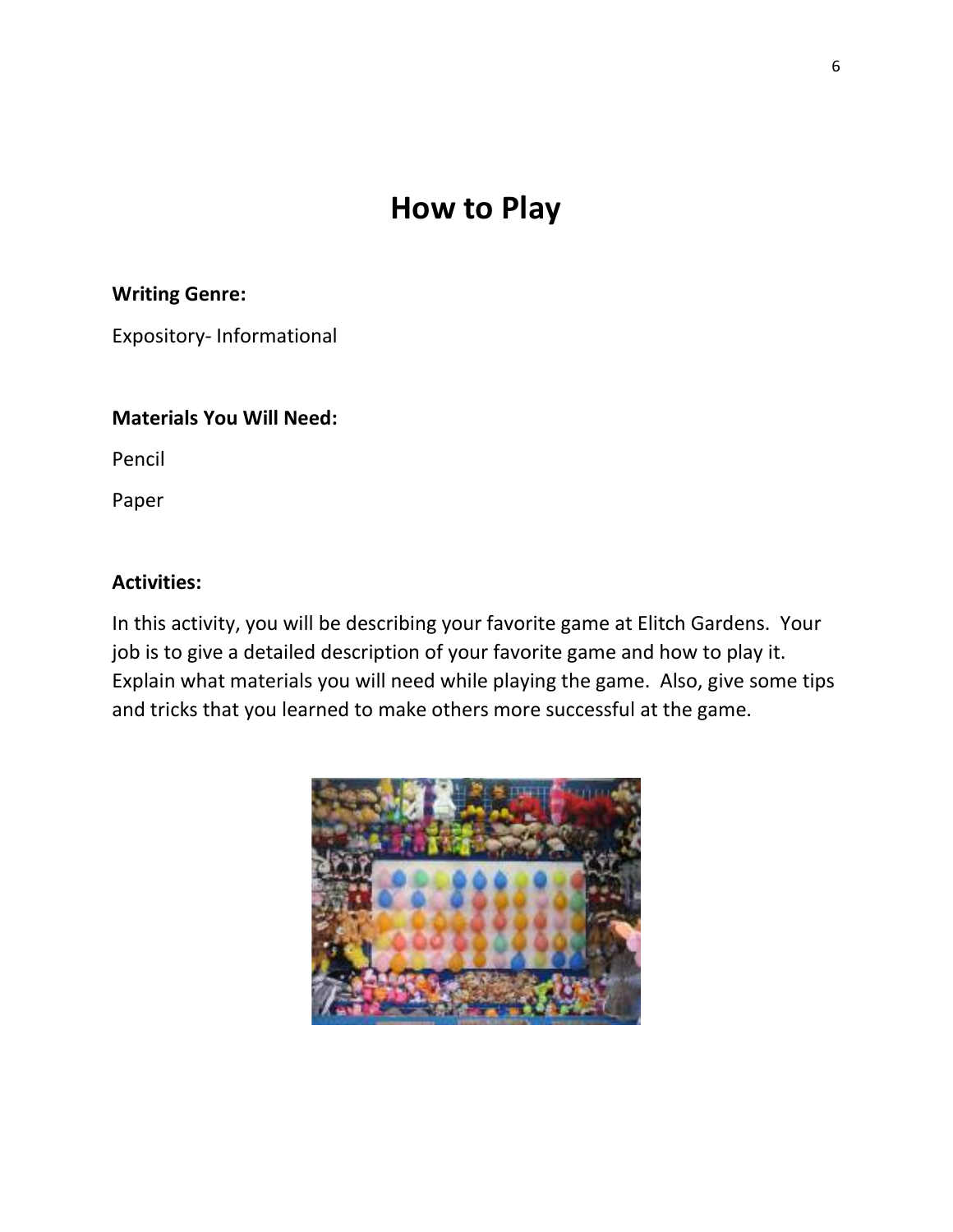## **No More Elitch Gardens**

### **Writing Genre:**

Persuasive

### **Materials You Will Need:**

**Pencil Paper**

## **Activities:**

It's terrible, the principal of your school has decided to discontinue the Elitch Gardens field trip. Your job is to write a letter to your school principal and explain why this is not a good idea. Emphasize how important the Elitch Gardens field trip is to you. Why is there value for students to attend this trip? What have you personally learned or gained by going on this trip? Are there any reasons or facts that will convince your principal on why the Elitch Gardens field trip is an educational experience?

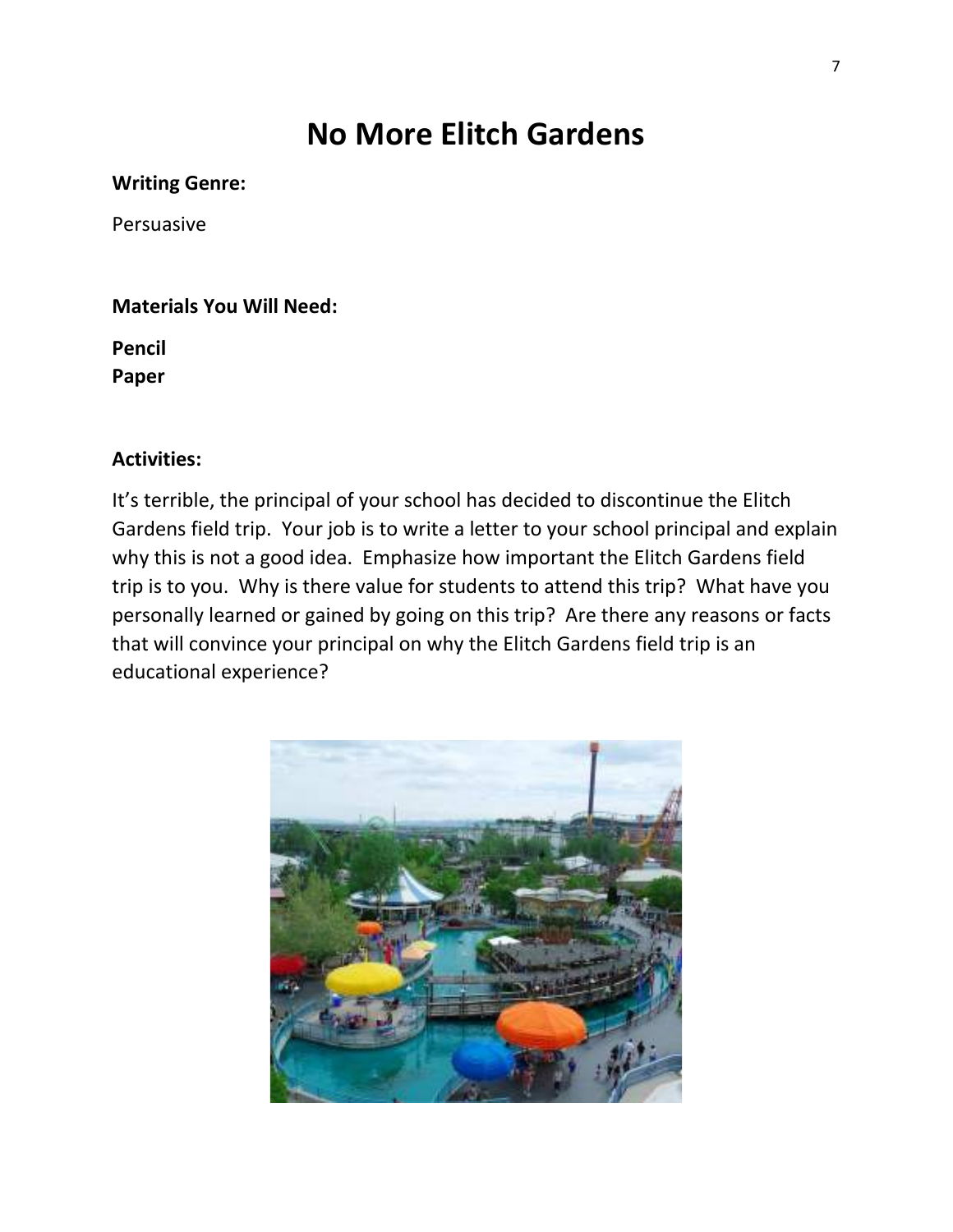## **Acrostic Poem**

## **Concepts:**

Create an acrostic poem

## **Materials You Will Need**

Pencil

Paper

## **Activities:**

Think about words that describe your favorite ride at Elitch Gardens. Your job is then to create an acrostic poem with the words you came up with.

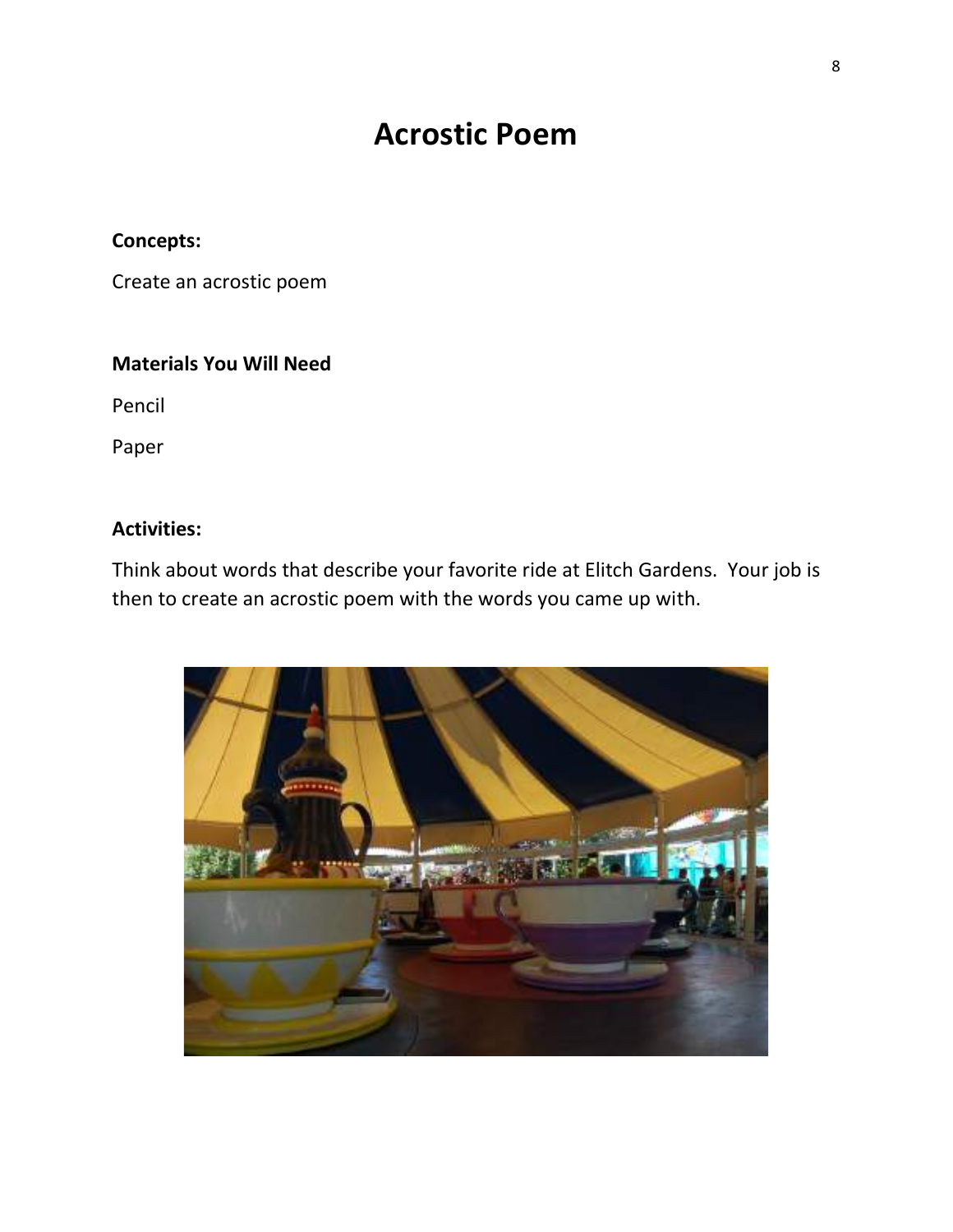## **Venn Diagram**

### **Concepts:**

Compare and contrast using a Venn diagram as a graphic organizer

#### **Materials You Will Need:**

Pencil

Paper

#### **Activities:**

Think about the Boomerang, Tower of Doom, and Twister II. Using a Venn diagram, pick out the differences and similarities of the three rides.

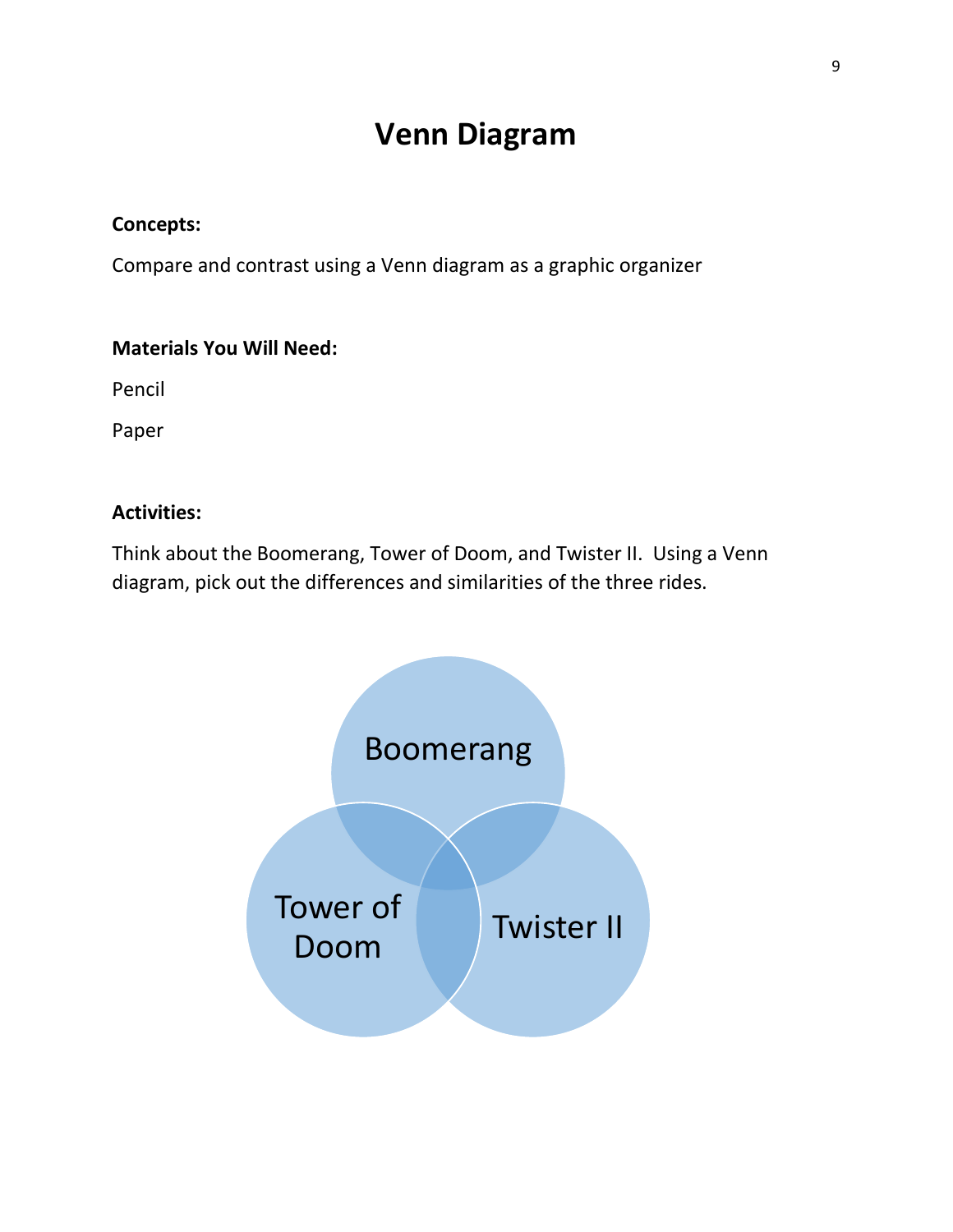## **Roller Coaster Angles**

## **Concepts:**

Acute Angle

Obtuse Angle

Right Angle

## **Materials You Will Need:**

Pencil

Paper

## **Activities:**

Each Elitch Gardens ride has many different angles. Your job is to pick out parts of the different rides and identify if the specified part is an acute angle, obtuse angle, or right angle.

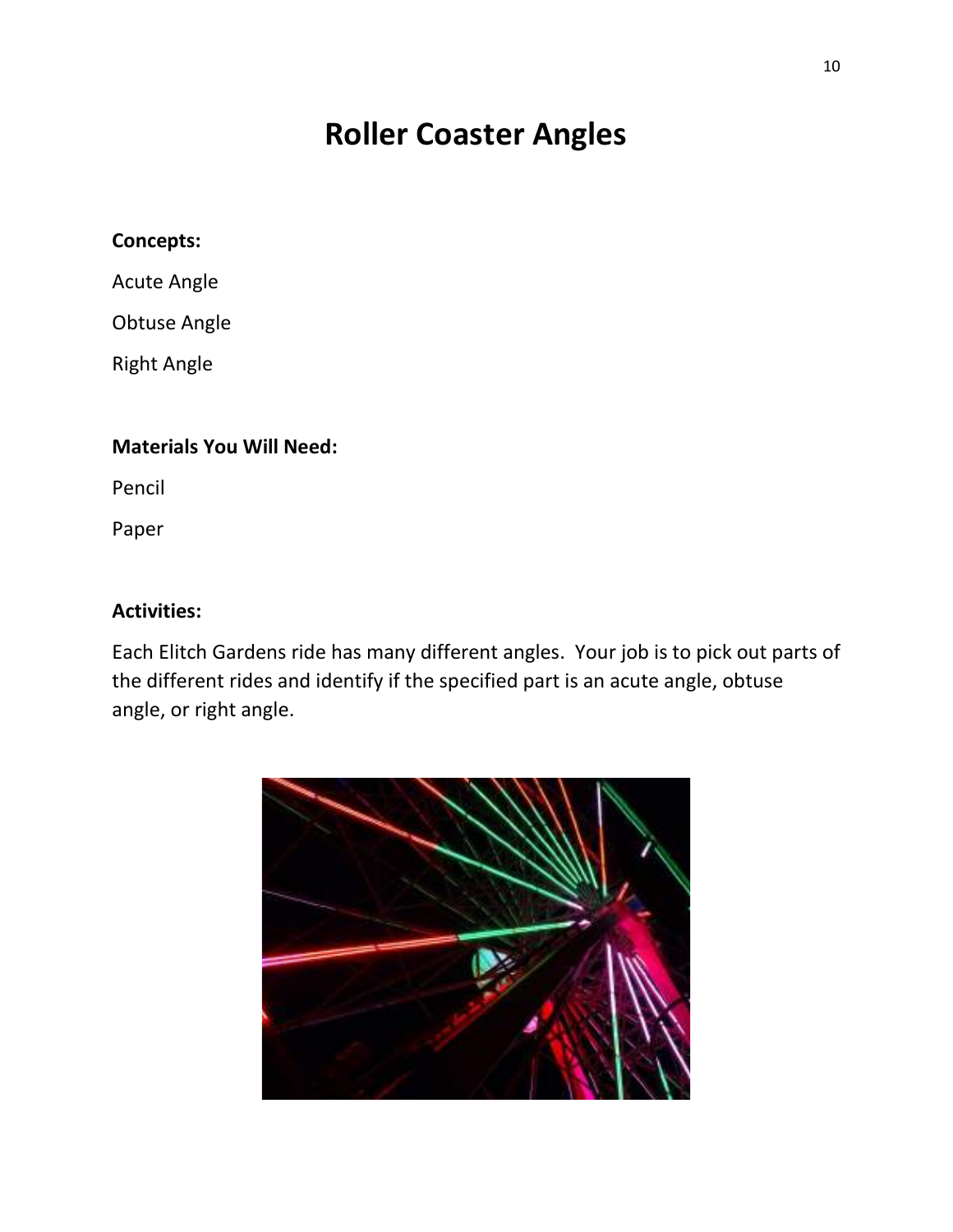## **Who Rode What?**

## **Concepts:**

Data analysis

Maximum, minimum, range, and median

## **Materials You Will Need:**

Pencil

## **Activities:**

After attending Elitch Gardens, try to get a general understanding of what rides your classmates went on.

| <b>Number of Rides Ridden</b> | <b>Number of Students</b> |
|-------------------------------|---------------------------|
|                               |                           |
|                               |                           |
|                               |                           |
|                               |                           |
|                               |                           |
|                               |                           |

- 1. What was the maximum (greatest) number of rides ridden?
- 2. What was the minimum (least) number of rides ridden?
- 3. What is the range for the data? \_\_\_\_\_
- 4. What is the median for the data?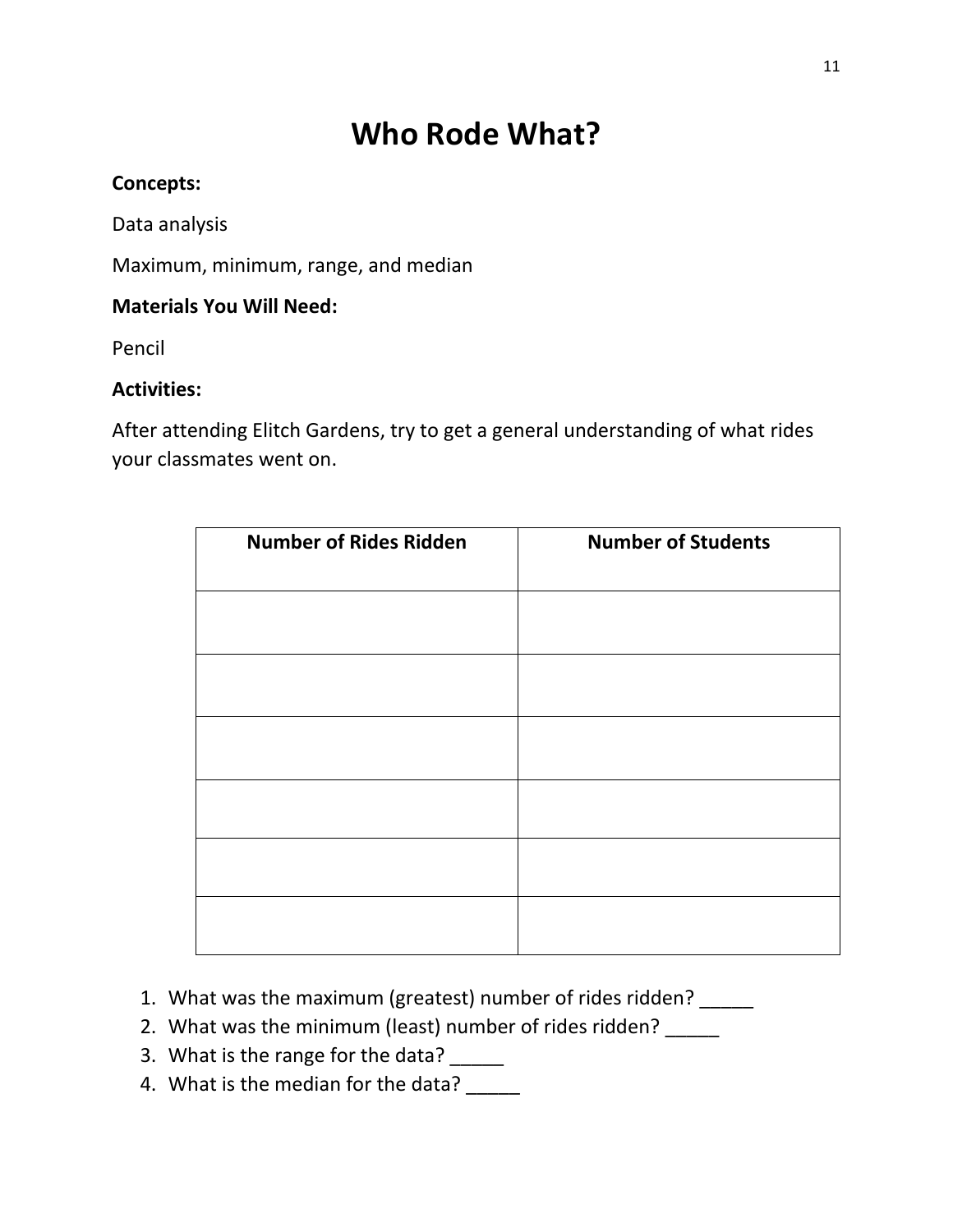# **Give it a Try**

**Concepts:** Mathematical problem solving Check reasonableness of answers

## **Materials You Will Need:**

Pencil Paper

## **Activities:**

Using mathematical strategies that you have learned all year, solve the following questions.

- 1. Your class has recently gone to Elitch Gardens for your big field trip. Your class has 24 students, some wearing tennis shoes and some wearing sandals. There were 3 times as many students who wore tennis shoes than sandals. How many students wore tennis shoes?
- 2. There are 36 Children standing in line at Arkansas Twister waiting to ride the roller coaster. There are 10 cars on the roller coaster and each car can hold up to 4 children. If the ride operator wants to put some children in each car but no one can ride alone, how many children should the ride operator put in each car? (There are several possible answers)
- 3. Another class had 19 students attend the field trip. The bus had 7 seats and the students could sit 2 in a seat or 3 in a seat. There could not be any empty seats. How many seats had 2 students? How many seats had 3 students?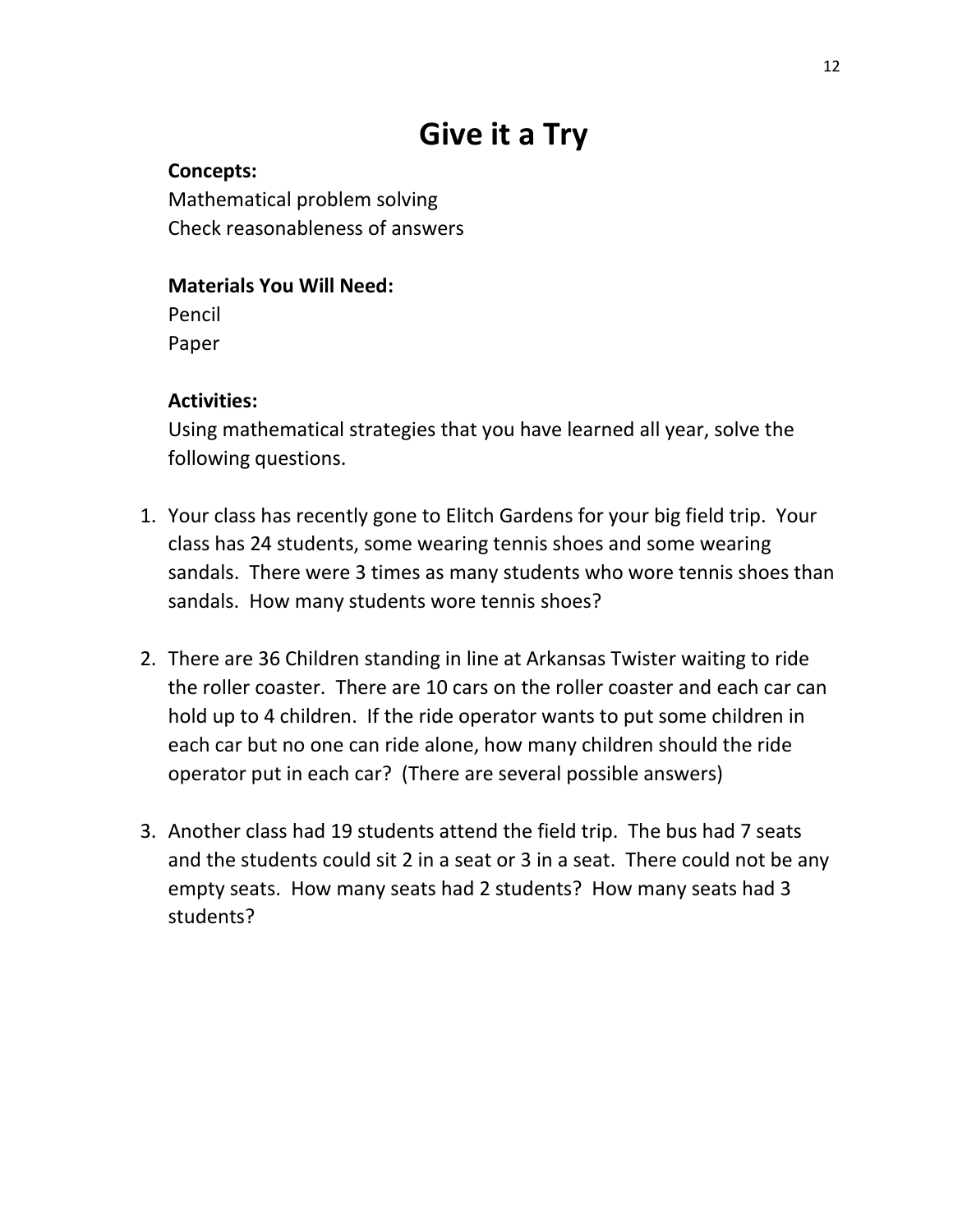## **E.G. Mathematics**

### **CONCEPTS**

Develop, with and without appropriate *technology, computational fluency,* in *multidigit*addition and subtraction using contextual problems; *strategies* for adding, subtracting,multiplying, and dividing numbers; *estimation* of reasonable answers• relationships between operations

#### **MATERIALS YOU WILL NEED:**

Pencil

Paper

### **ACTIVITIES**

Solve the following story problems. (Note: numbers can be changed to increase ordecrease the complexity of the problems)

- 1. Amy counted 200 red flowers in the garden at Magic Springs. Pam counted 120 yellow flowers in the same garden. How many flowers did they count all together?
- 2. Ian has some Skittles that he bought from the gift shop. Jamar gave him 125 more. Now Ian has 340 Skittles. How many Skittles did Ian have to start with?
- 3. Terrace Treats had 120 chocolate chip cookies to sell. They sold some of those cookies. Now they have only 80 left. How many cookies did TerraceTreats sell?
- 4. The wave pool has 160 boys and some girls. Altogether, the wave pool has 280 people. How many girls are in the wave pool?
- 5. The Goodie Gallery has 45 brownies. They put 3 brownies in each box to sell. How many boxes will Goodie Gallery have to sell?
- 6. Terrace Treats has 60 soft pretzels. They have to put them in 5 bags. Eachbag has to have the same number of pretzels. How many pretzels are in each bag?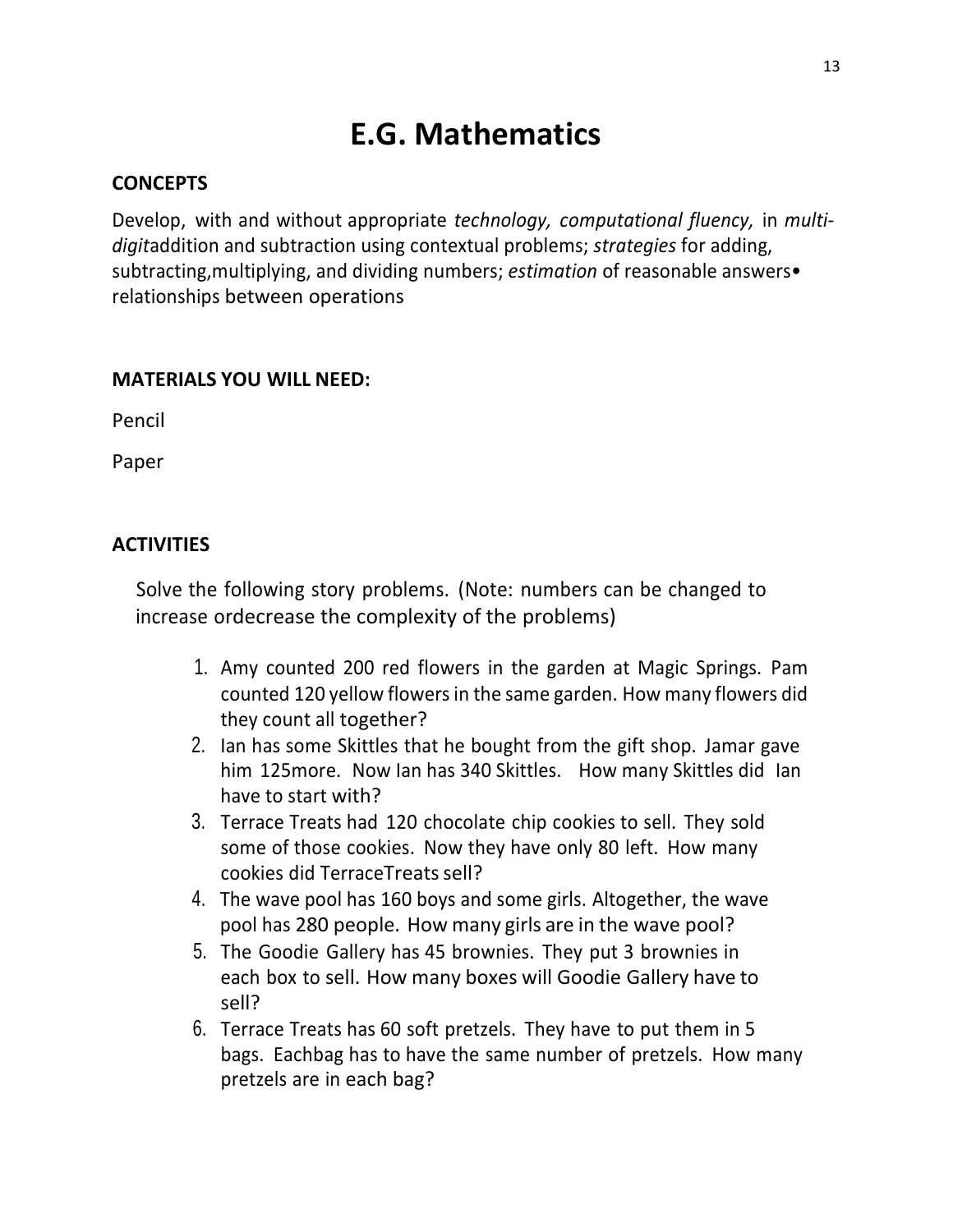## **Mix It Up!**

## **Concepts:**

Develop and use various math strategies to solve non-routine problems & check the reasonableness of the answers

## **Materials You Will Need:**

Paper Pencil

### **Activities:**

While at Elitch Gardens, you order an ice cream sundae. You can choose one flavor of ice cream and one topping from the menu below. How many different combinations can you make? List all the possible combinations.

|                          | <b>Menu</b>        |
|--------------------------|--------------------|
| <b>Ice Cream Flavors</b> | <b>Toppings</b>    |
| <b>Chocolate</b>         | <b>Sprinkles</b>   |
| <b>Vanilla</b>           | M&M's              |
| <b>Strawberry</b>        | <b>Gummy Bears</b> |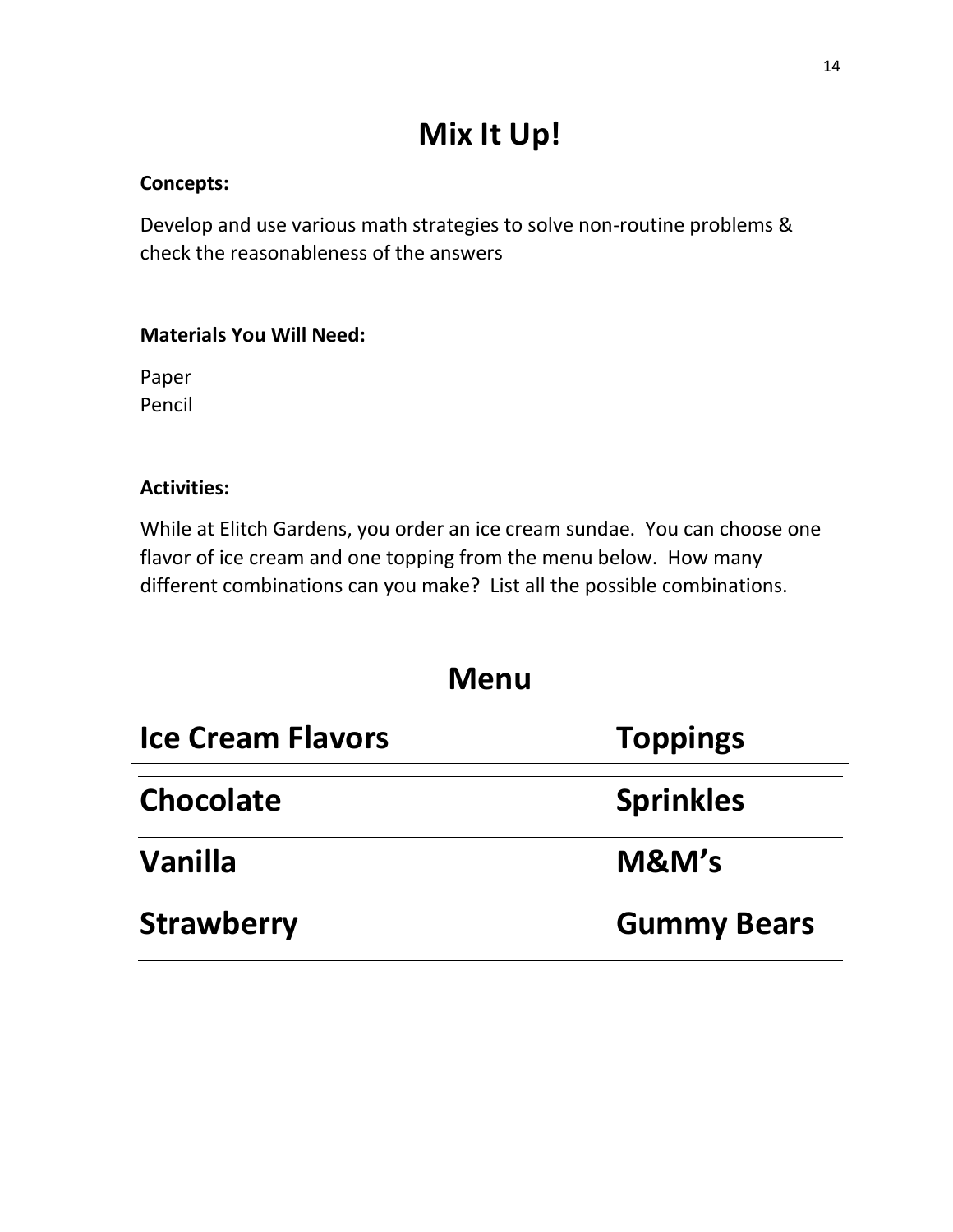# **A Tough Decision**

## **Concepts:**

Apply money concepts in contextual situations to determine change back with the least amount of currency.

## **Materials You Will Need:**

Paper

Pencil

## **Activities:**

When you are at Elitch Gardens, you choose a restaurant and examine their menu. Select three items that you would like to purchase for lunch for less than \$20.00. Record those three items along with their price on the table below.



- 1. How much was the cost of the lunch total? Show your work and thinking.
- 2. How much change will you receive after paying with \$20? Show your work and thinking
- 3. Use the least number of bills and or coins possible to determine the change that you should receive. Show your work and thinking.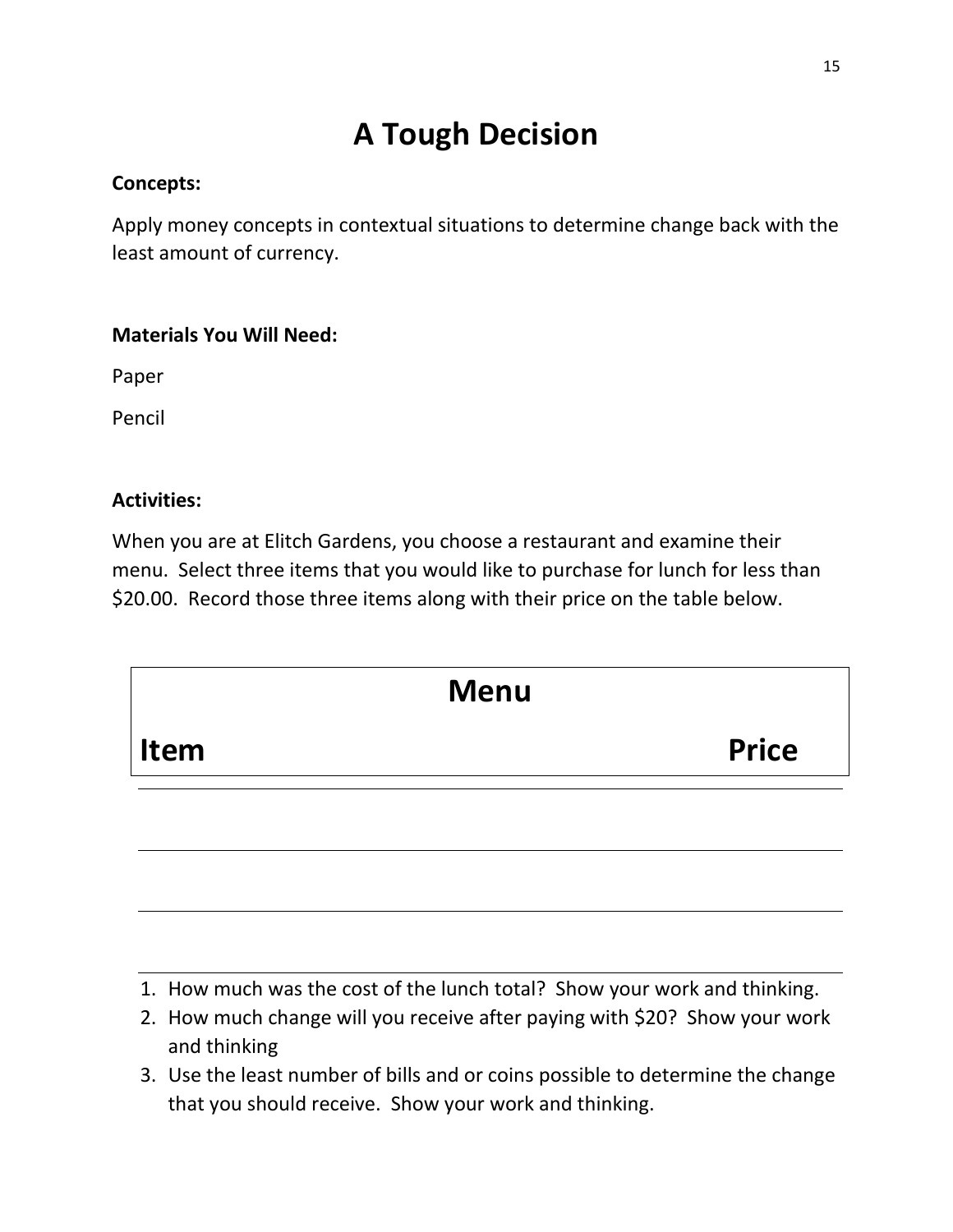## **What a Great Lineup!**

Elitch Gardens is the only theme and water park in Colorado. Every member of your family will find something to enjoy. The beauty of Elitch Gardens is matched only by the thrill of its coasters. There are also a wide variety of family rides. Your little ones won't be left out of the action. There are kiddie rides the youngest will love!

## **Thrill Rides**

*Twister II* is a wooden roller coaster. The Twister is ready to take you on a wild ride. It has over 4,640 feet of track. This coaster is over ten stories tall! It will get your heart racing all the way to the finish.

Are you up to a challenge? It takes nerves of steel to handle the *Mind Eraser*. This coaster goes up to 50 miles per hour. This is a very thrilling ride. Your feet will be dangling. Your adrenaline will be pumping. Your heart will be thumping.

Load a ship with your best friends and hit the river. That is, if you don't mind a tidal wave! The best way to cool down quickly in the Colorado heat is a 50-foot drop on *Shipwreck Falls.* The chills and spills will hang around long after you've taken the plunge. One your way out, be sure to stop on the bridge. You can get a fresh soaking from the next rafters headed down.

### **Family Rides**

Are you looking for a roller coaster to start out on? Look no further than the Blazin' Buckaroo. This roller coaster is small but powerful. It is exciting for both kids and adults.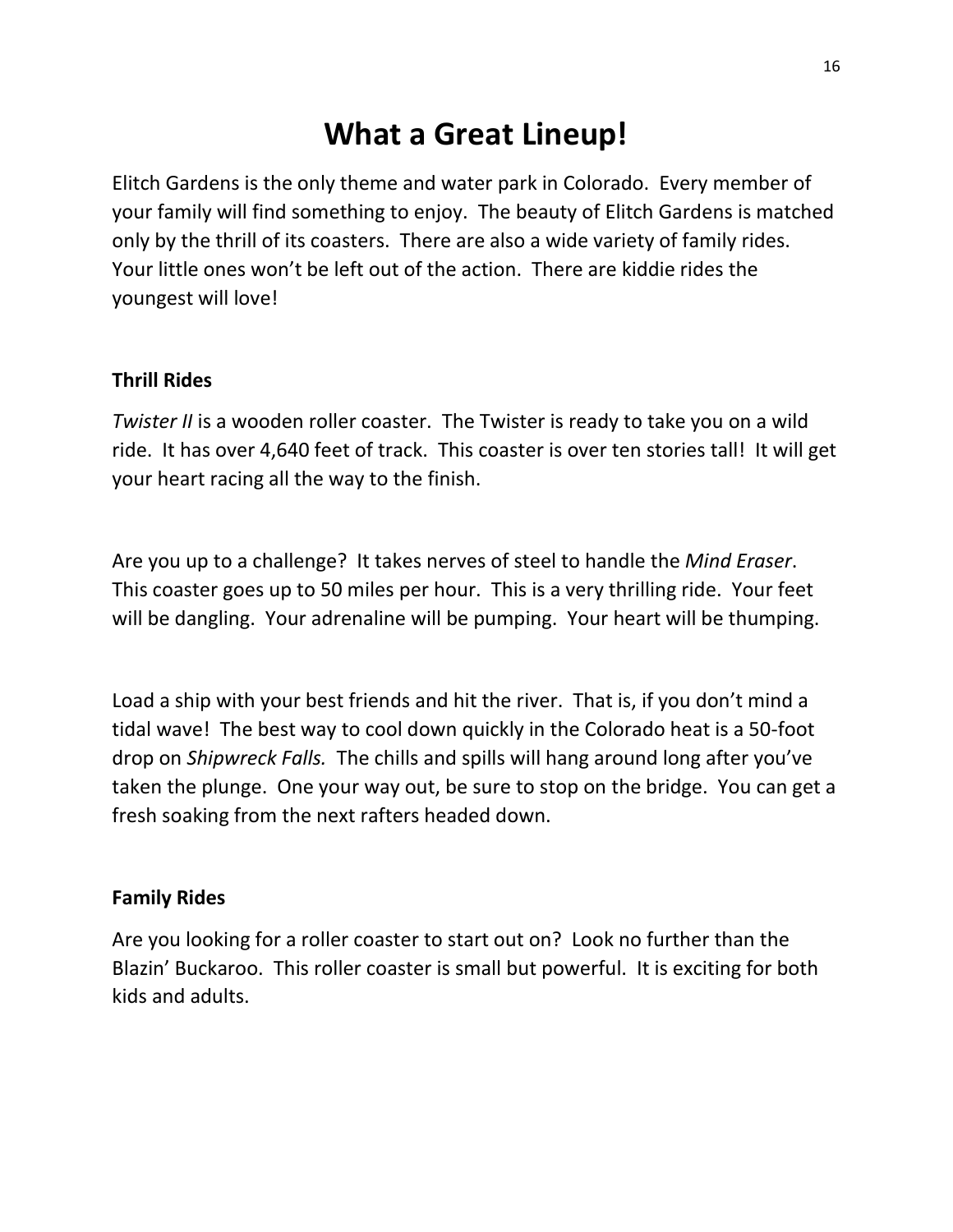The *Sea Dragon* Viking ship will make you feel like you are on the mighty seas. You will go higher and higher as you rock back and forth! It will leave your stomach tingling and your heart twittering.

The *Dragonwing* is a family favorite! Get into your seat and take off. You will go twisting and turning in the sky.

Go for a spin on our *Carousel*. This ride is the classic merry-go-round experience. You will have fun from the very beginning by picking out which beautifully painted horse or chariot you want to ride. You'll want to ride over and over again.

### **Kids' Rides**

Imaginations fly high on *Crazy Bus.* It features a kid sized buss that goes up, down, and around again and again. This will make a great time to snap a photo. Remember to smile as you wave at the camera.

On the *Balloon Race* you will soar through the air on our colorful hot air balloons! The hot air balloons rise up as the ride spins. If you want added excitement, you can make your balloon basket twirl even faster.

All aboard the *E.G. Express*! Your kids can be the engineer of their own train. They can take a fun, colorful trip around the tracks.

Elitch Gardens includes all of these rides and many more. If all of the rides aren't enough, Elitch Gardens also includes more fun. It has a water park, games, entertainment, and yummy food. Your fun day will create many fun memories to look back on. So what are you waiting for?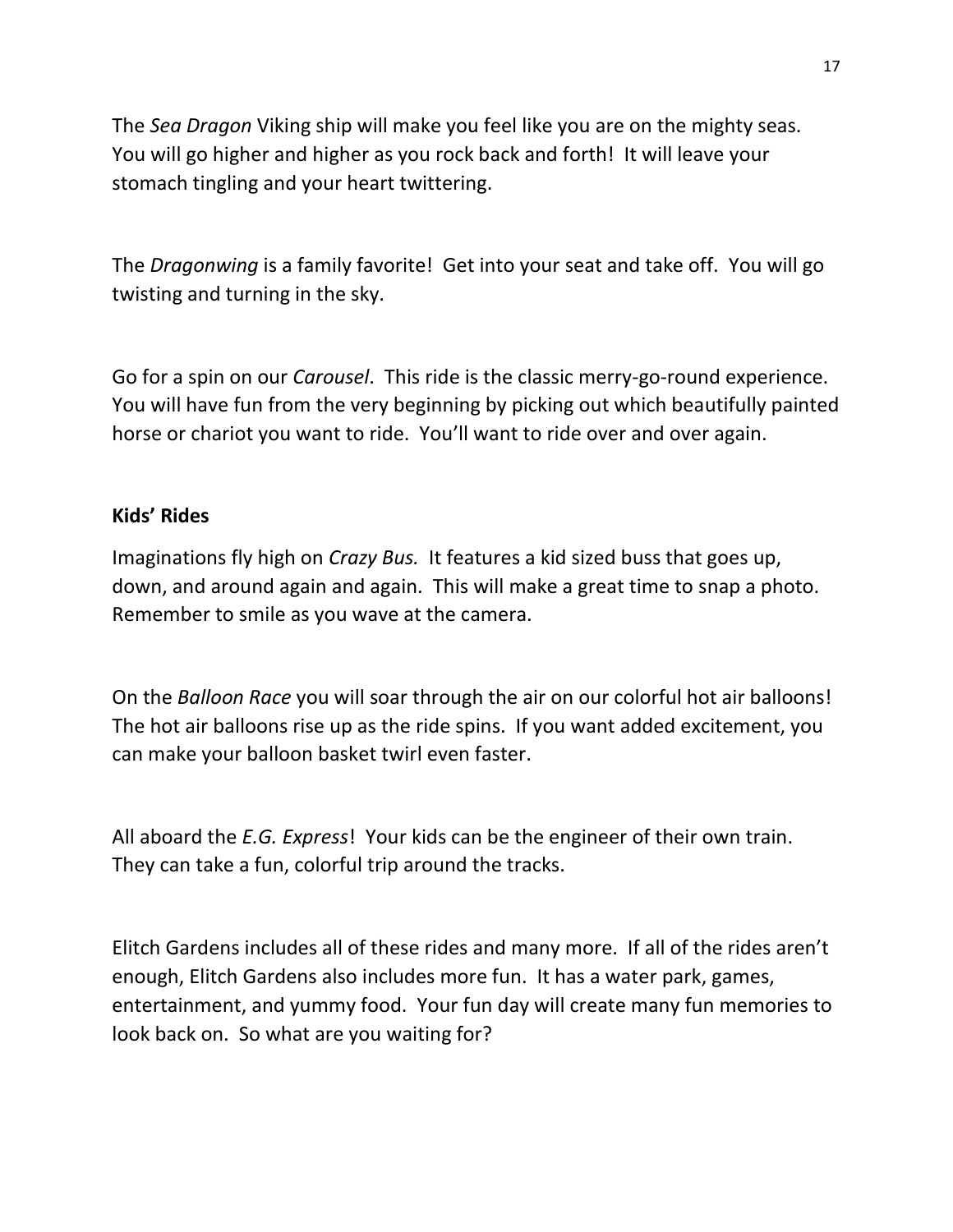- 1. What is the author's purpose for writing this passage?
	- a. To entertain the reader with a story about a field trip to Elitch Gardens
	- b. To persuade the reader to go to Elitch Gardens
	- c. To inform the reader that Elitch Gardens also has a water park
	- d. To encourage the reader to ride the *Mind Eraser*
- 2. Why did the author use *italics* throughout the passage?
	- a. They are names of rides
	- b. They are subheadings in the passage
	- c. To give directions to the park
	- d. To help you say the words
- 3. Under which heading would you most likely find information about rides that a young child would want to ride?
	- a. Thrill Rides
	- b. Family Rides
	- c. Kids' Rides
	- d. Baby Rides
- 4. This passage about Elitch Gardens is a/an
	- a. Fantasy
	- b. Advertisement
	- c. Menu
	- d. Fiction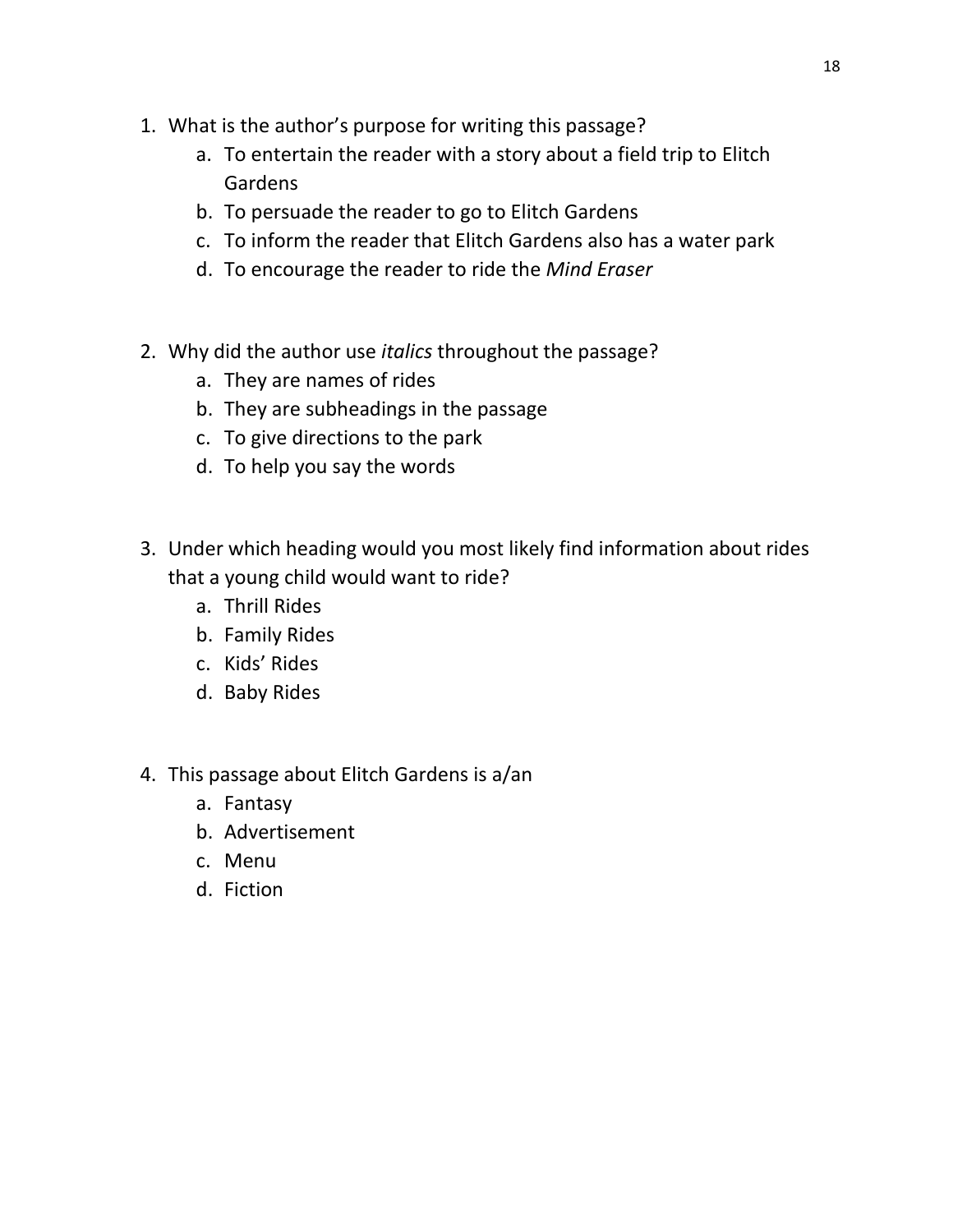- 5. According to the passage, which ride would make a great time to take a picture?
	- a. Sea Dragon
	- b. Shipwreck Falls
	- c. Carousel
	- d. Crazy Bus
- 6. Someone would most likely read this passage to?
	- a. Learn more about Elitch Gardens
	- b. Find out more about Colorado
	- c. Determine how hot Colorado summers can get
	- d. Enjoy a good story
- 7. A person that is scared of heights would be most afraid of which ride?
	- a. Shipwreck Falls
	- b. Twister II
	- c. Balloon Race
	- d. Mind Eraser
- 8. What do you think the author meant when he used the term "nerves of steel"?
	- a. Someone might take your belongings
	- b. You are nervous about riding rides
	- c. You have a steel plate in your body
	- d. You are very brave

## **Open Response:**

In this passage, you read about different types of rides that they have at Elitch Gardens. Which type of rides do you think you would enjoy most? Use specific examples and details from the passage to support your answer.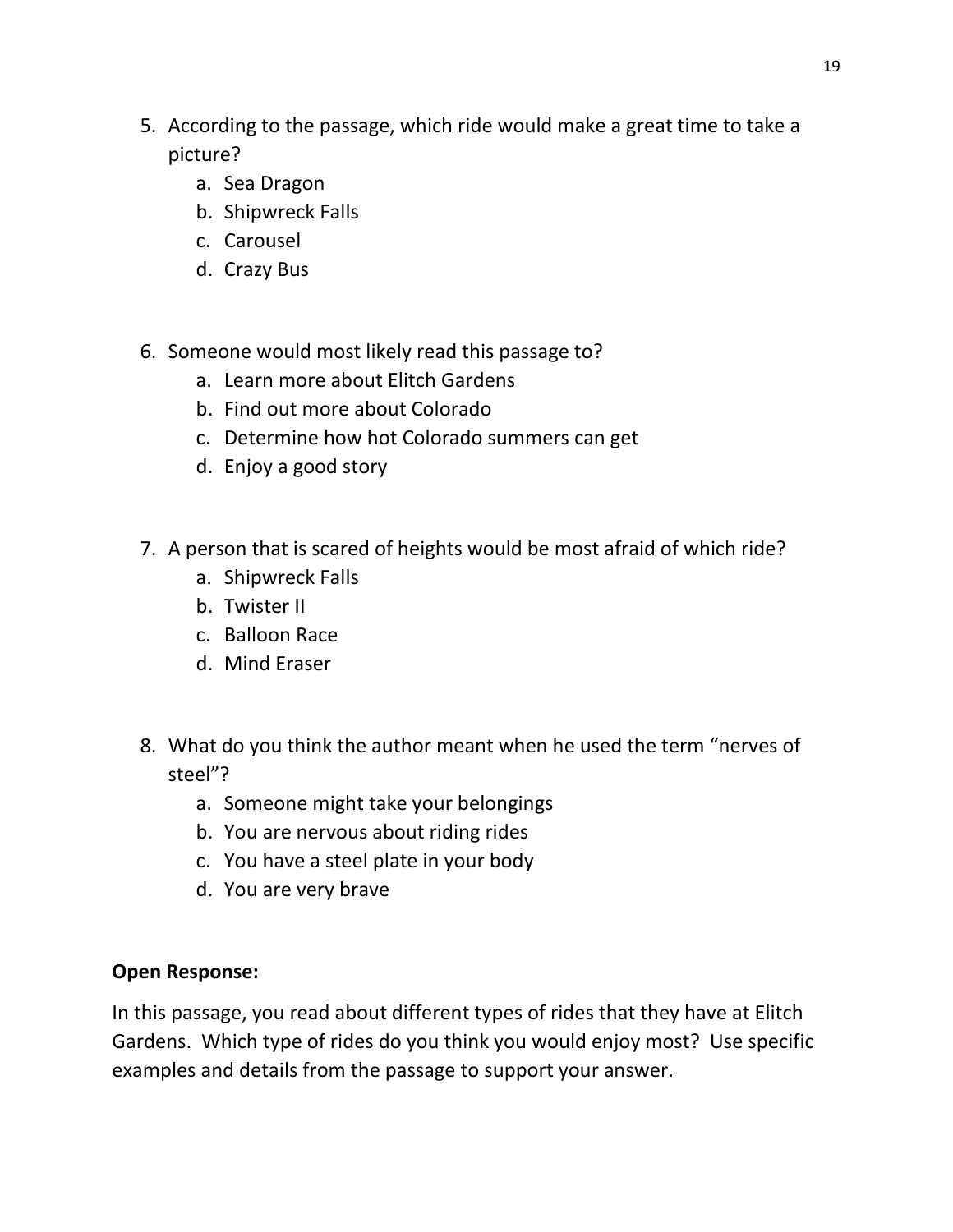## **What a Great Lineup!**

## **Answer Key:**

- 1. B Author's purpose
- 2. A Text features
- 3. C Text features
- 4. B Genre
- 5. D Article details
- 6. A Author's purpose
- 7. C Inference
- 8. B Vocabulary

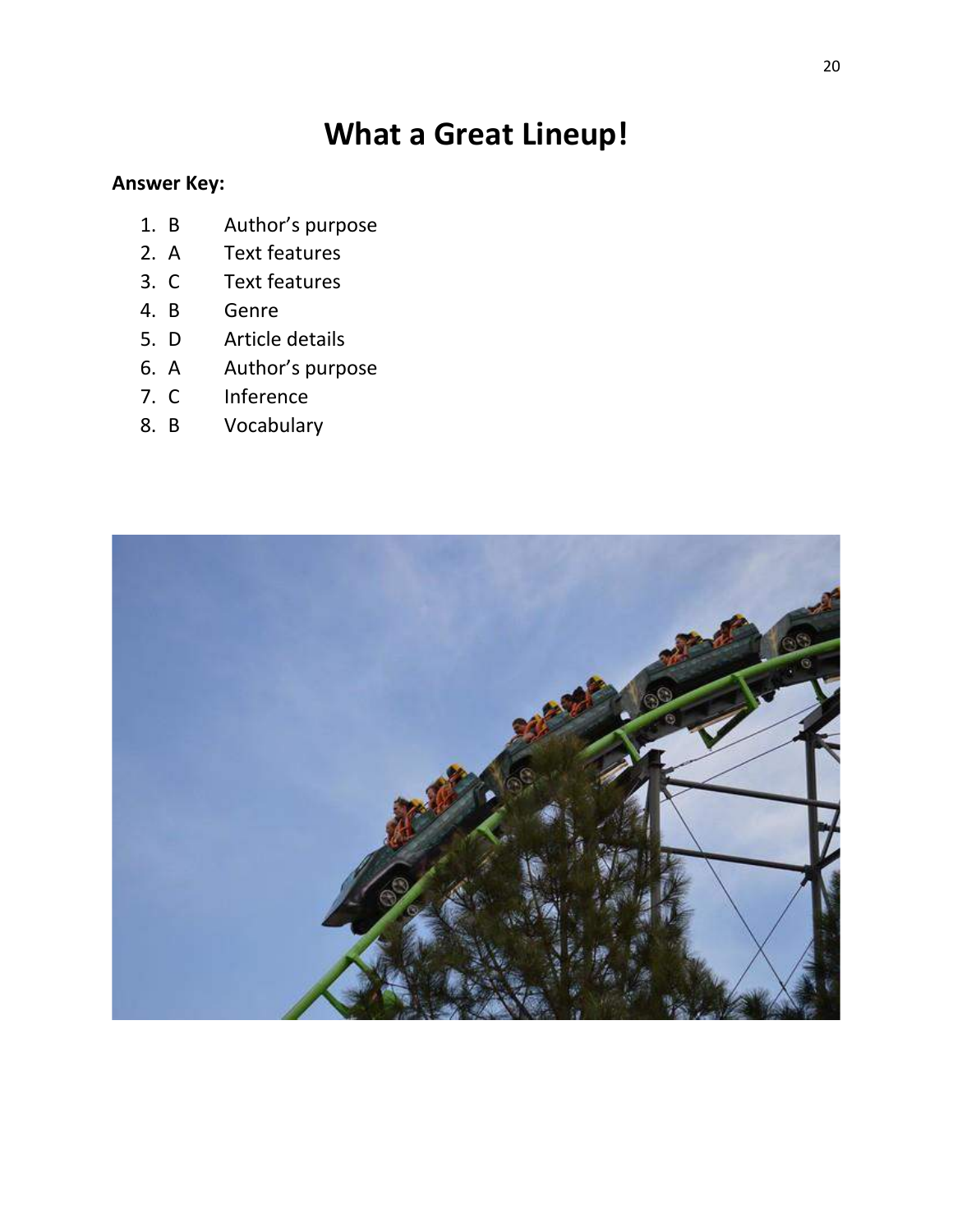# **Twister II**

Twister II is the longest coaster in the park! There is 4,640 feet of track and experience up to 3.1 G's—that's more than three times your normal body weight! The current Twister II is a longer and taller version of the original Mr. Twister roller coaster that opened at the park's previous location in 1964.

## **Concepts:**

Mathematical Skills

## **Materials You Will Need:**

Paper

Pencil

Calculator

Stopwatch

## **Activities:**

- 1. The highest point of the coaster's tallest hill is 10 stories high or roughly 100 feet. While you are on the ground, time the duration of the ride.
- 2. Calculate the average speed of the ride.
- 3. Identify at least three sources of friction in the ride.
- 4. Does an empty coaster take the same amount of time for a single trip as a full coaster? Defend your answer.
- 5. At what point on the roller coaster track should there be maximum potential energy and minimum and maximum kinetic energy?
- 6. Investigate the Law of Conservation of Energy and explain the difference of potential energy, kinetic energy, and mechanical energy.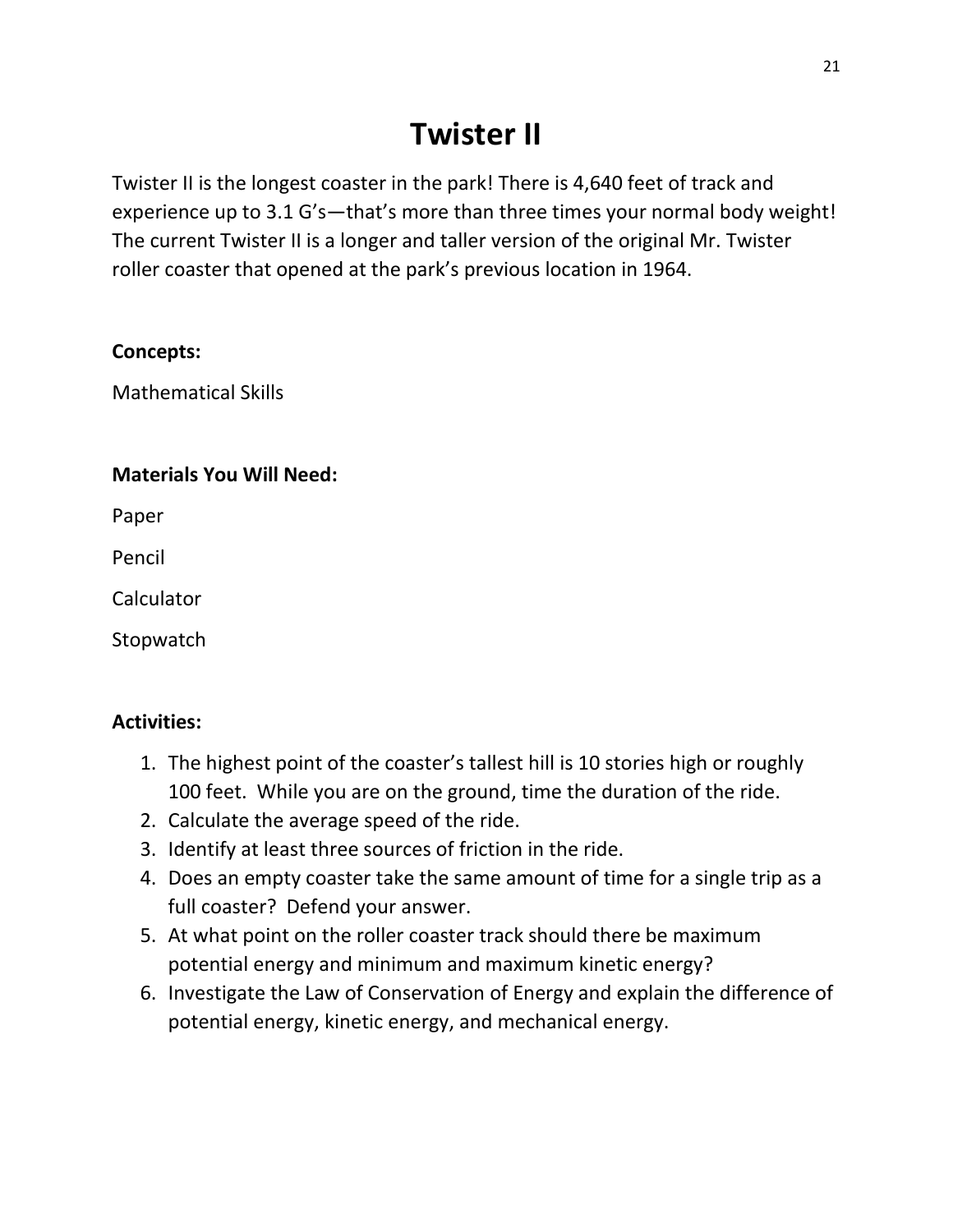## **Design the Ideal Ride**

What do you think would be the ideal ride? Would it be made of wood or steel? Would it have loops, quick turns, or long, smooth stretches?

### **Materials You Will Need**

Pencil

Drawing Paper

Art Supplies

## **Activities**

- 1. Think about all the rides you have seen at Elitch Gardens
- 2. Write down the best features of each ride you liked.
- 3. Make a drawing and write a description of your ride.
- 4. Be sure to include colors, special features, and any restrictions that would be in effect for the riders.

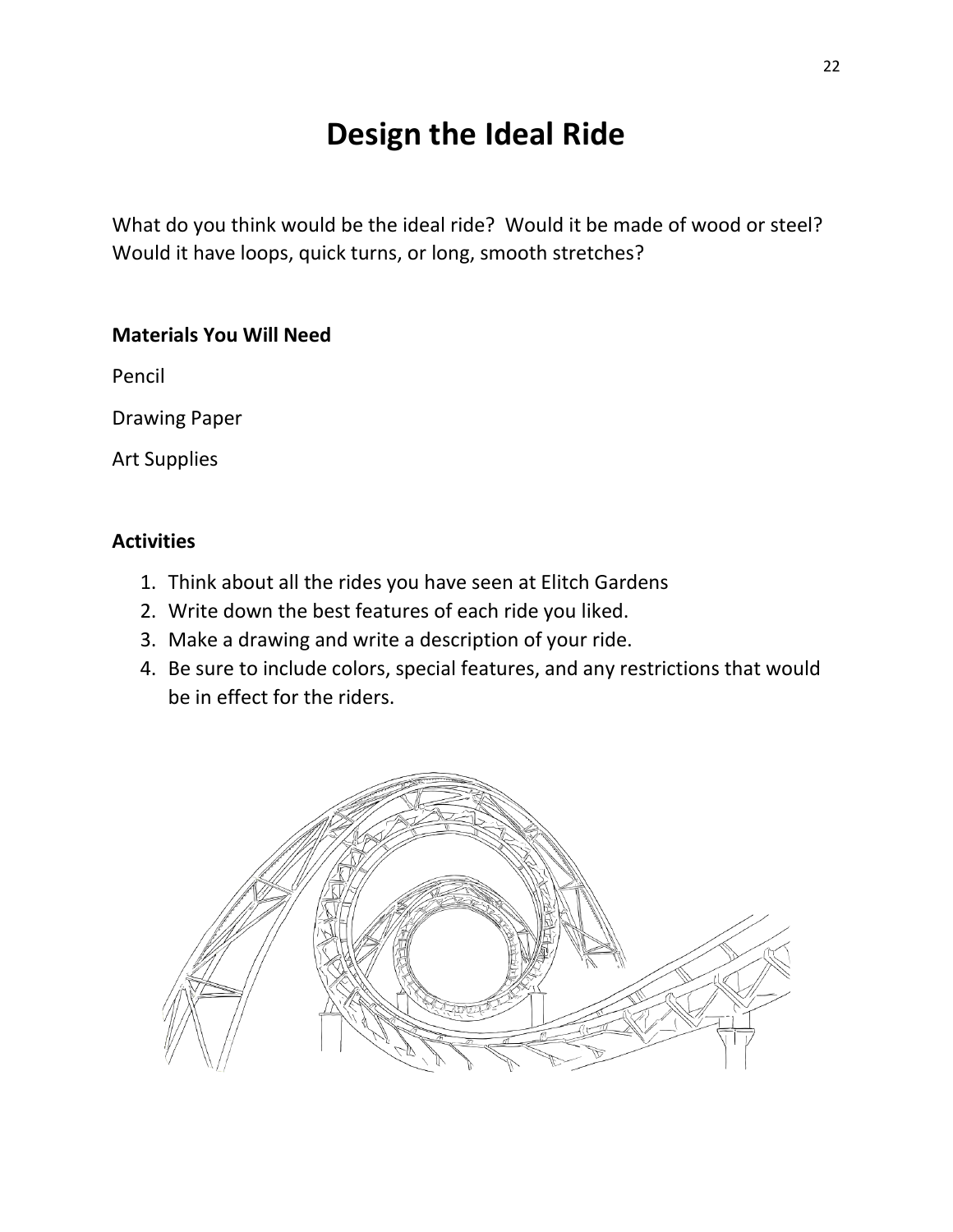## **Pirate Ship Pendulum**

#### **Concepts**

**Observation** 

Mathematical reasoning

## **Materials You Will Need**

Pencil

Paper

Stopwatch

### **Activities:**

- 1. While watching or riding the Sea Dragon a total of four times, count the number of times the ship swings back and forth. Is this number always the same? If not, explain why.
- 2. Time the duration of each ride and compare this number to the number of times the ship goes back and forth. Is this always the same or different?
- 3. Is the Sea Dragon ride a true example of a pendulum?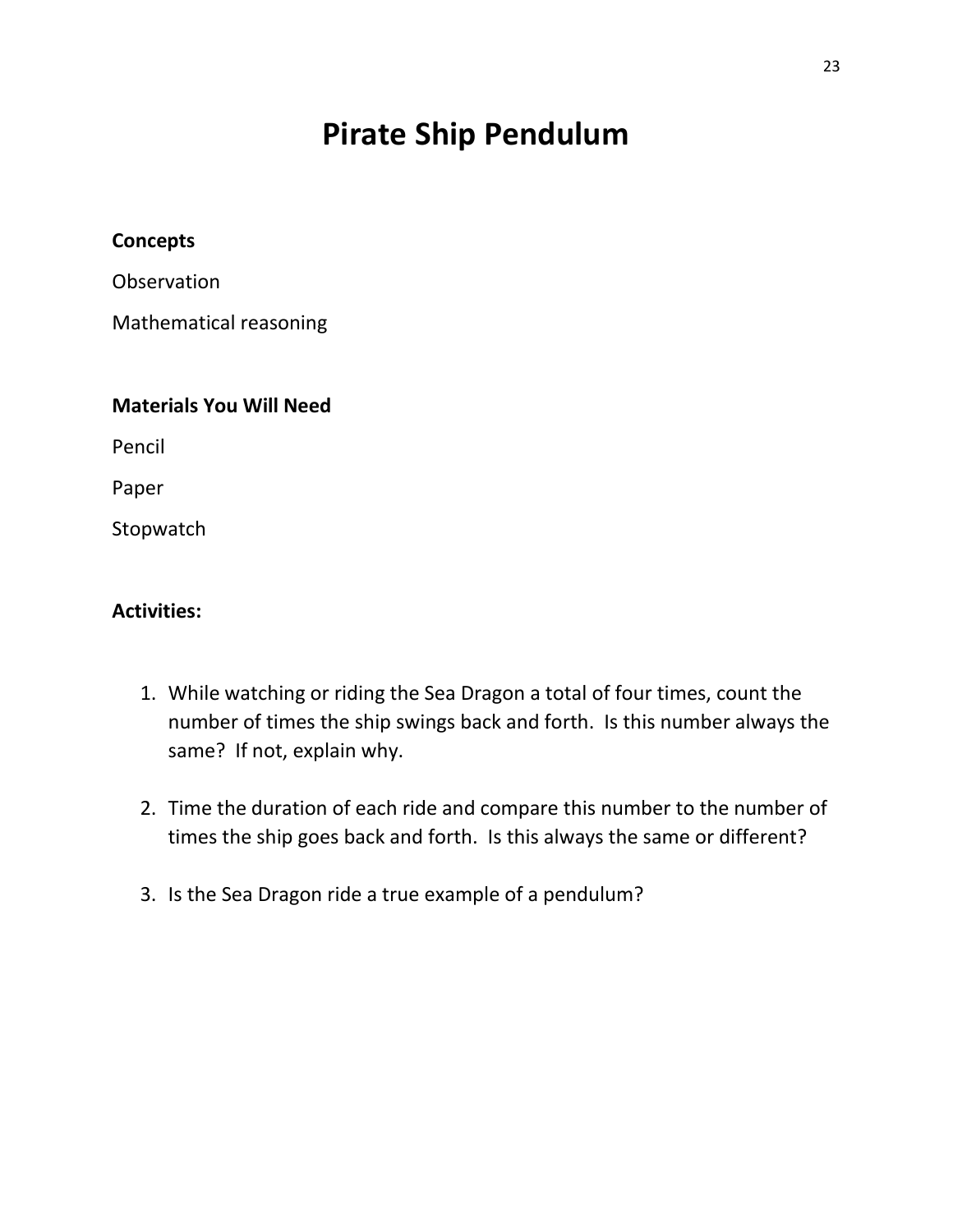# **Circles**

To make things more exciting for their passengers, many rides operate in circles. Centripetal force and inertia work together to keep riders in their seats. Inertia is a physical property that keeps moving things moving or motionless things still unless an outside force acts on them. Centripetal force causes an object to turn in a circular path.

## **Concepts:**

Observing

Classifying

## **Materials You Will Need:**

Paper

Pencil

## **Activities:**

- 1. Select several rides in the park that travel in a circle.
- 2. Use the chart below to record the information about the rides you are comparing.
- 3. Write down the number of circles each ride makes.
- 4. Indicate where the centripetal force is used.

| <b>Name of Ride</b> | <b>No. Of Circles</b> | <b>Use of Centripetal Force</b> |
|---------------------|-----------------------|---------------------------------|
|                     |                       |                                 |
|                     |                       |                                 |
|                     |                       |                                 |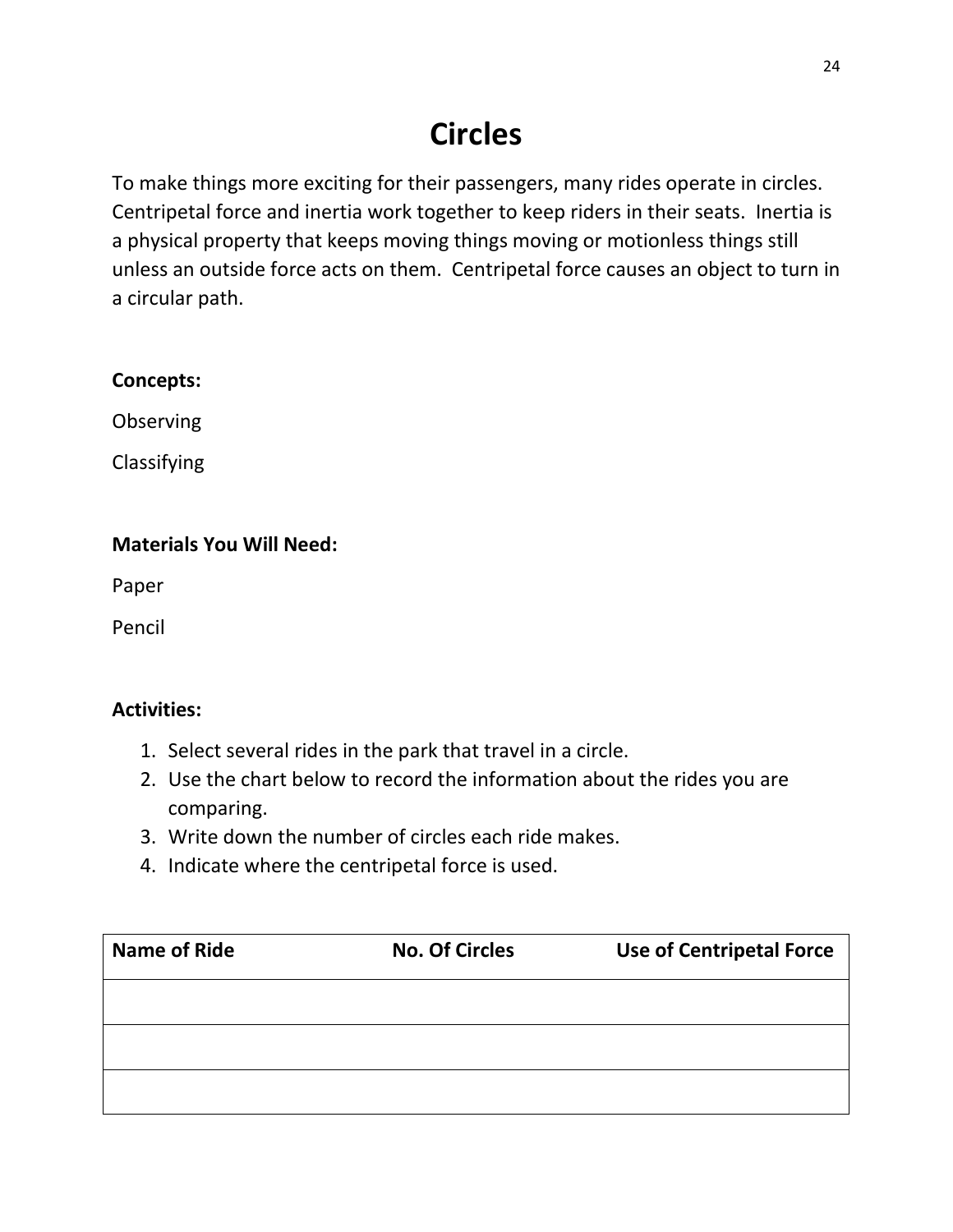# **Is it Luck or Skill?**

## **Materials You Will Need**

Paper

Pencil Calculator

## **Activities**

- 1. Describe the game you select to play.
- 2. What do you need to do to win?
- 3. How much does it cost to play the game?
- 4. What do you think the value of the prize would be if you purchased the same item at the gift shop?
- 5. Watch other people play. Determine the average score.
- 6. Why do you think any particular game is popular?
- 7. Did you notice any particular actions one person took that caused him or her to win?

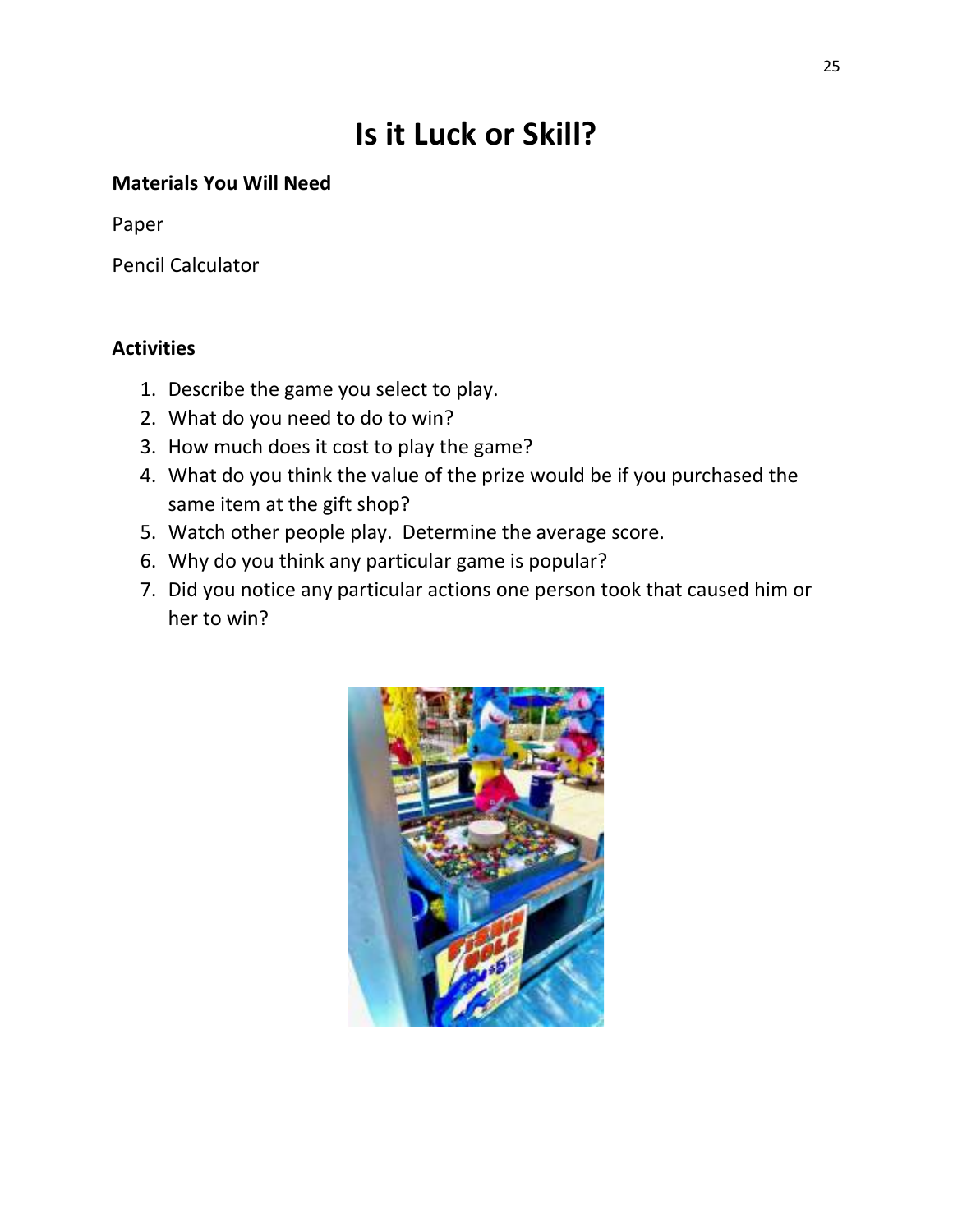## **One Picture is Worth 300 Words**

#### **Materials You Will Need:**

Pencil/Pen

Paper

## **Activities:**

Pick one person you no not know and watch this individual ride a ride. Write a 300-word paper describing how the person you were watching acted during the ride.

- 1. Did he or she look happy, sad, or frightened?
- 2. Describe how the person acted after exiting the ride.
- 3. Include a description on the ride and the sounds you heard.

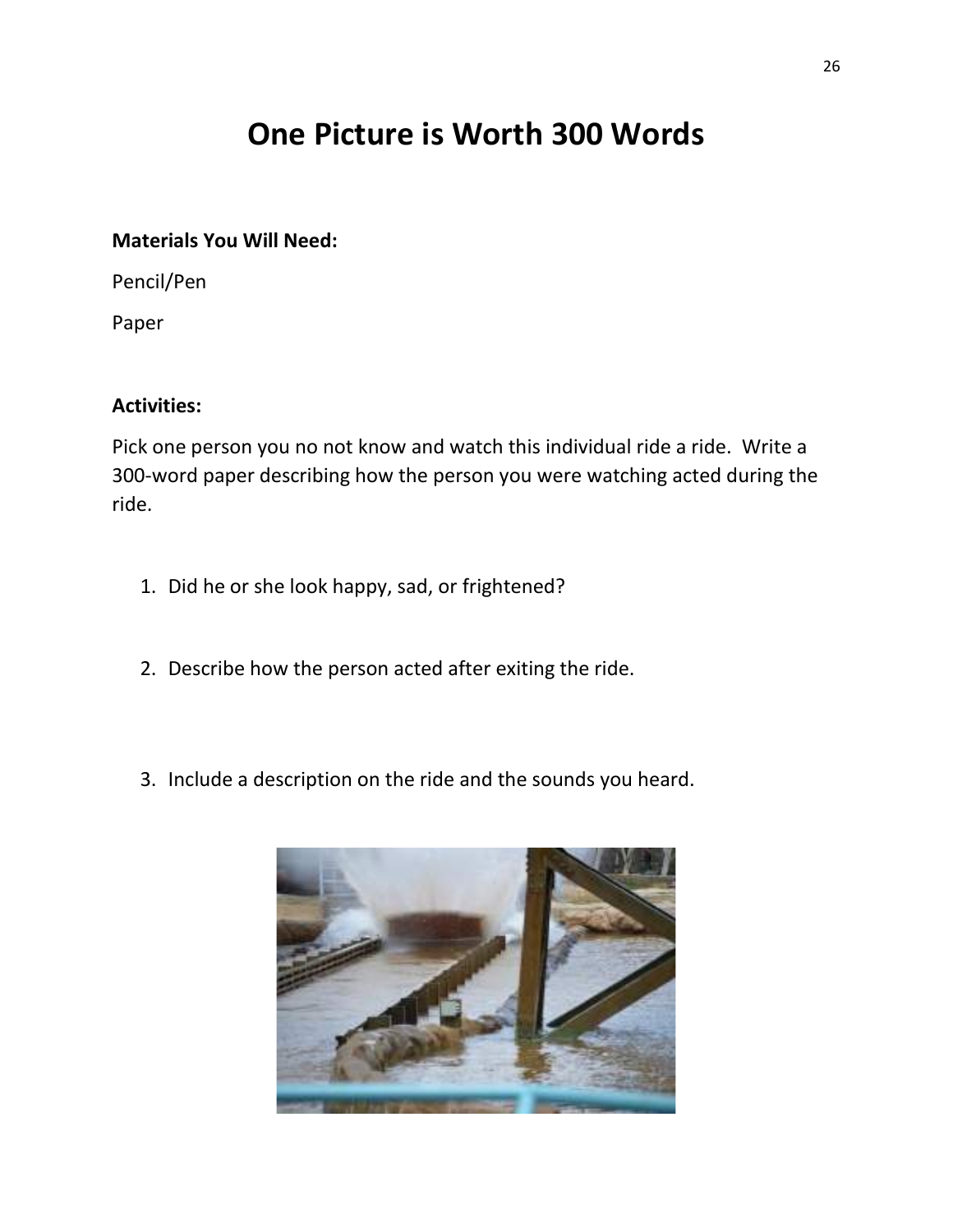# **History That You Can Ride**

Each figure on the carousel has been carefully hand carved and painted. Hundreds of hours were devoted to the design and creation of this ride

## **Concepts:**

**Observing** 

Visualizing

Mathematical Skills

## **Materials You Will Need**

Paper

Colored Pencils

Calculator

Stopwatch/watch

## **Activities:**

- 1. List all figures on the carousel that you can identify.
- 2. Choose your favorite figure on the carousel and draw it. Use colored pencils to color your picture.
- 3. Research the history of the carousel and write a short story about the creation of a carousel figure or a story about a runaway carousel figure.
- 4. Watch one of the figures on the outside row and measure the amount of time required for one revolution. Then, measure the amount of time it takes for one of the figures on the inside row to make a complete revolution. Record your findings. Calculate the velocity of each row.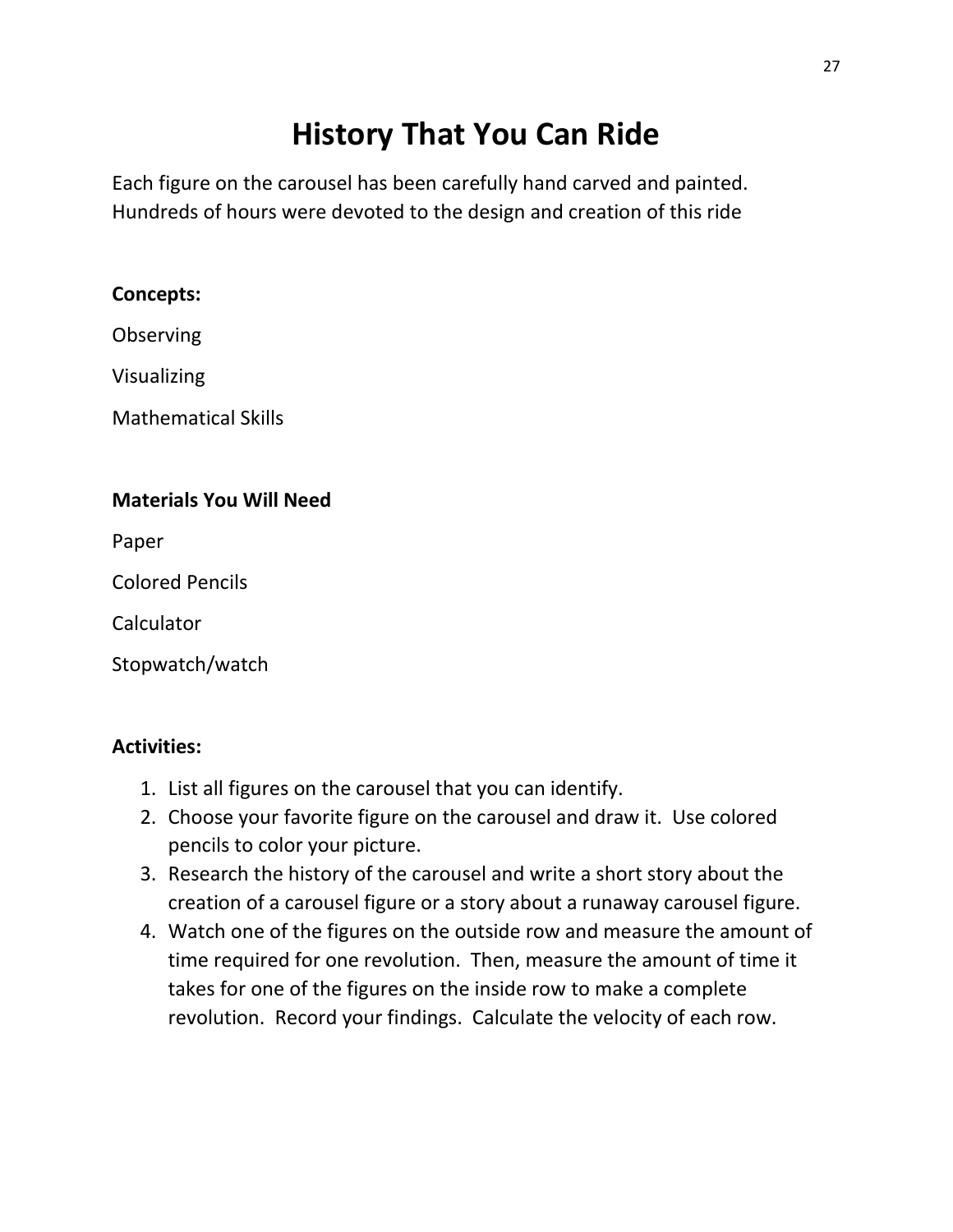# **Your Elitch Gardens Journal**

Create a journal to show how you spent your time traveling to and from Elitch Gardens and while you were at Elitch Gardens.

### **Concepts:**

Quantifying

**Observing** 

Writing

## **Materials You Will Need**

Pencil

Paper

## **Activities:**

- 1. Make a journal of your day at Elitch Gardens by writing down the time you woke up this morning, the time you arrived at school or your starting point, the time you arrived at the park, the beginning and ending time of each ride you rode, the time you left the park, and the time you arrived back home.
- 2. How many miles did you travel from your home to your starting point? How many miles did you travel from your starting point to the park? Calculate the average speed of the vehicle you were riding in from one point to another.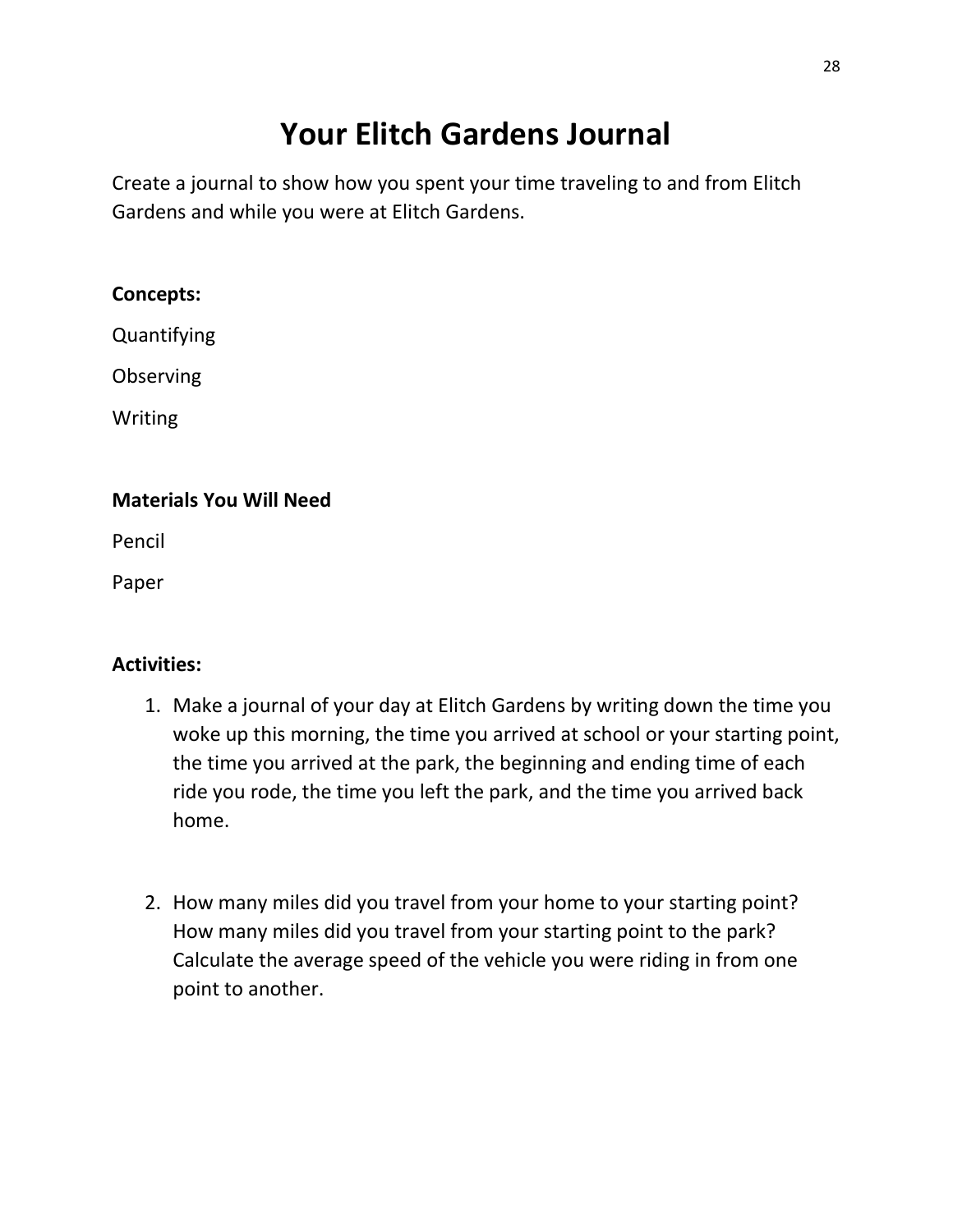- 3. Write down what you did on the way to Elitch Gardens and back home. Comment on each ride. How did the ride make you feel? Did you like the ride? Would you recommend it to a friend?
- 4. Before visiting the park, plan your day by making a schedule to follow. After your visit, see how well you did by comparing your schedule with your diary.

| <b>START</b> | <b>END TIME</b> | <b>ACTIVITY</b> | <b>TOTAL</b>    | <b>COMMENTS</b> |
|--------------|-----------------|-----------------|-----------------|-----------------|
| <b>TIME</b>  |                 |                 | MINS. PER       |                 |
|              |                 |                 | <b>ACTIVITY</b> |                 |
|              |                 |                 |                 |                 |
|              |                 |                 |                 |                 |
|              |                 |                 |                 |                 |
|              |                 |                 |                 |                 |
|              |                 |                 |                 |                 |
|              |                 |                 |                 |                 |
|              |                 |                 |                 |                 |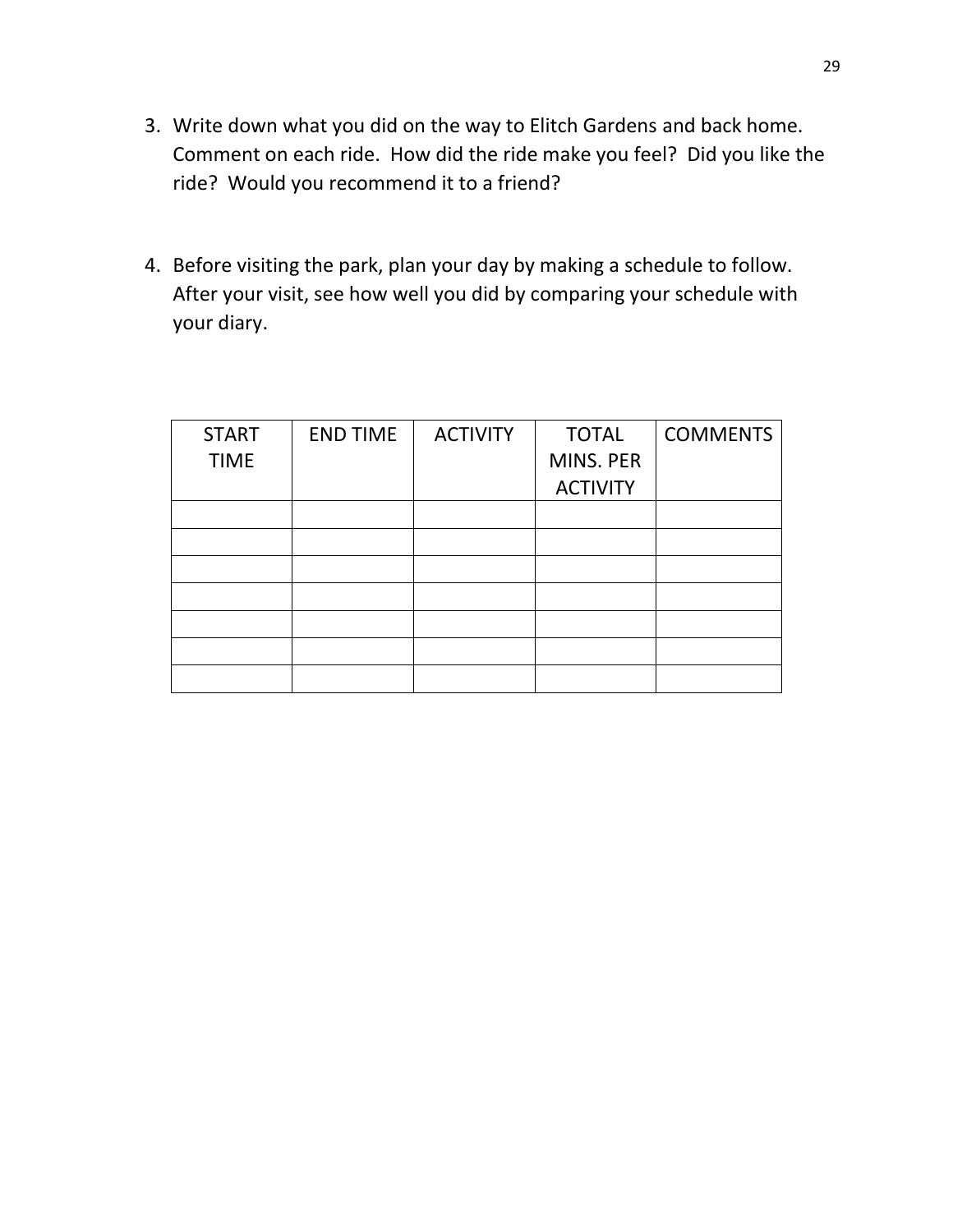# **How Does It Work?**

A simple machine changes the force or the direction of a force. Complex machines are a combination of two or more simple machines.

## **Concepts:**

Observing

Identifying

## **Materials You Will Need:**

Pencil

Paper

## **Goal:**

Identify and research the use of four simple machines

## **Activities:**

Select four rides you have either ridden or seen, and determine which simple machine or combination of simple machines was used to make the ride move. Write down your observations and conclusions.

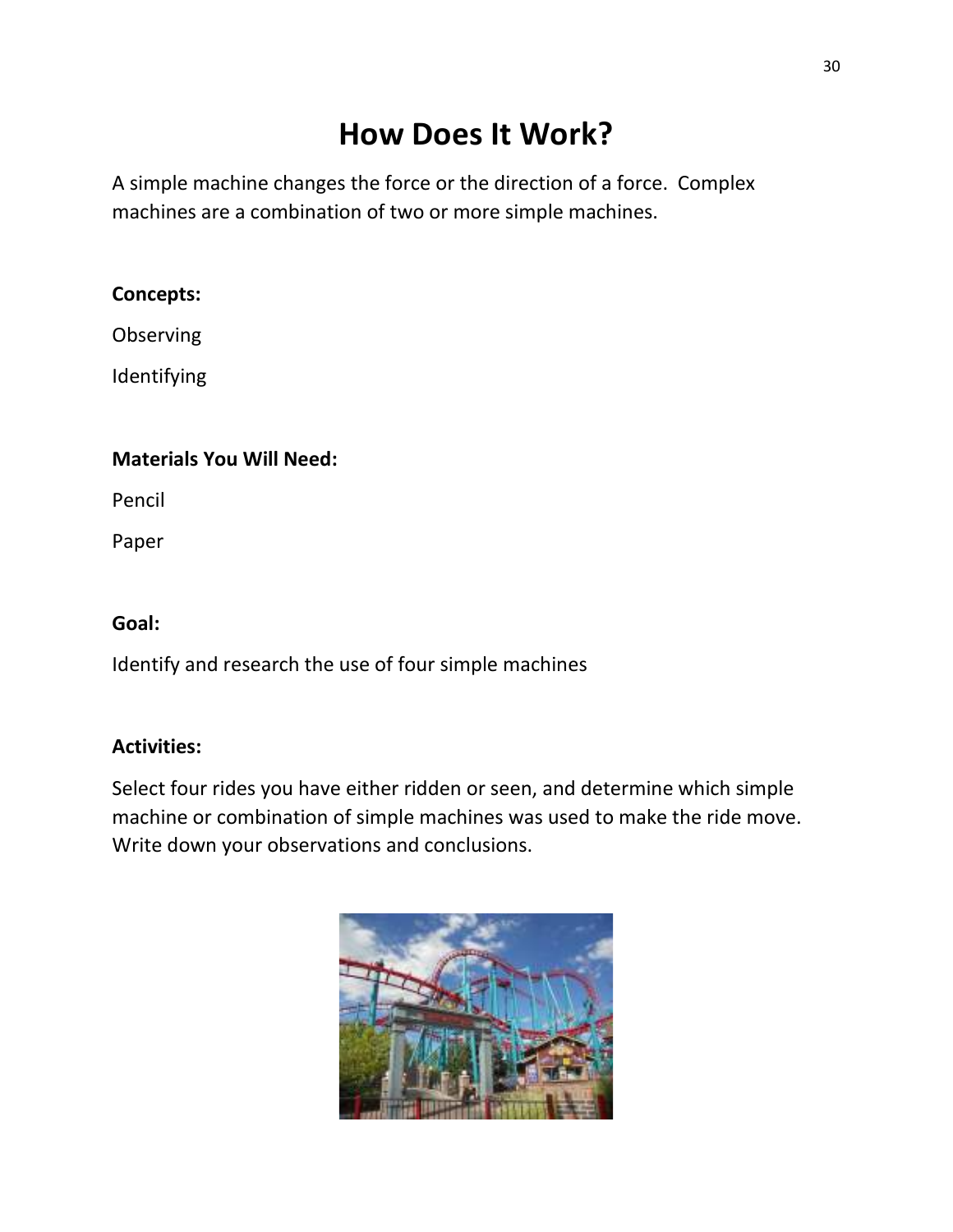## **What Makes Elitch Gardens Special?**

#### **Materials You Will Need:**

Pencil

Paper

## **Activities:**

- 1. As you walk through the park, look at the buildings, walkways, colors, and overall layout of the park.
- 2. What makes Elitch Gardens different from other amusement parks you have visited? Describe what natural materials are used to create a special atmosphere in the park and how manmade materials are used to make the park look natural.
- 3. What is your favorite building and why? Describe the shape and color of the building. Why do you think the building was designed as it is?
- 4. What Changes would you make in the overall layout of the park?

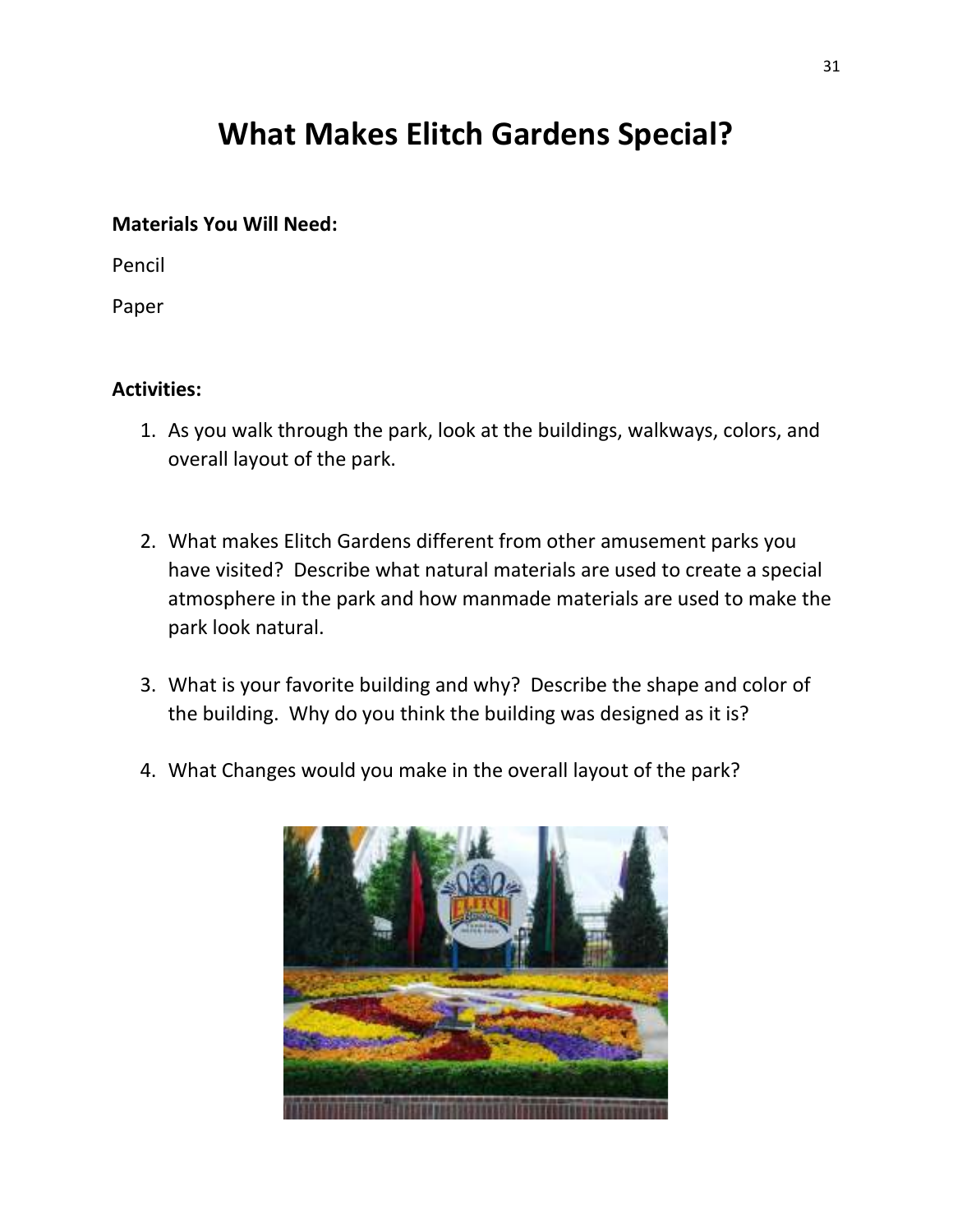## **Heart Rhythms**

To calculate your pulse rate, place you fingertips on the carotid artery of your neck and count the number of pulses in 60 seconds. Each throb that you feel your artery is caused by the contraction of your heart.

Number Concepts

Quantifying

Observing

## **Materials You Will Need**

Worksheet

Pencil

**Stopwatch** 

## **Activities:**

Choose two rides and complete the worksheet for each ride. Take your pulse before you board the ride and then again when you exit the ride. As you ride, have a classmate time the length of the ride in minutes and seconds. Rate the ride on a scale of 1 (no fun) to 10 (great fun).

## **Pulse Rate Worksheet**

| NAME OF THE | LENGTH OF RIDE | <b>PULSE RATE</b>    | <b>PULSE RATE</b> | FUN SCALE: 1-10 |
|-------------|----------------|----------------------|-------------------|-----------------|
| <b>RIDE</b> |                | <b>BEFORE RIDING</b> | AFTER RIDING      |                 |
|             |                |                      |                   |                 |
|             |                |                      |                   |                 |
|             |                |                      |                   |                 |
|             |                |                      |                   |                 |